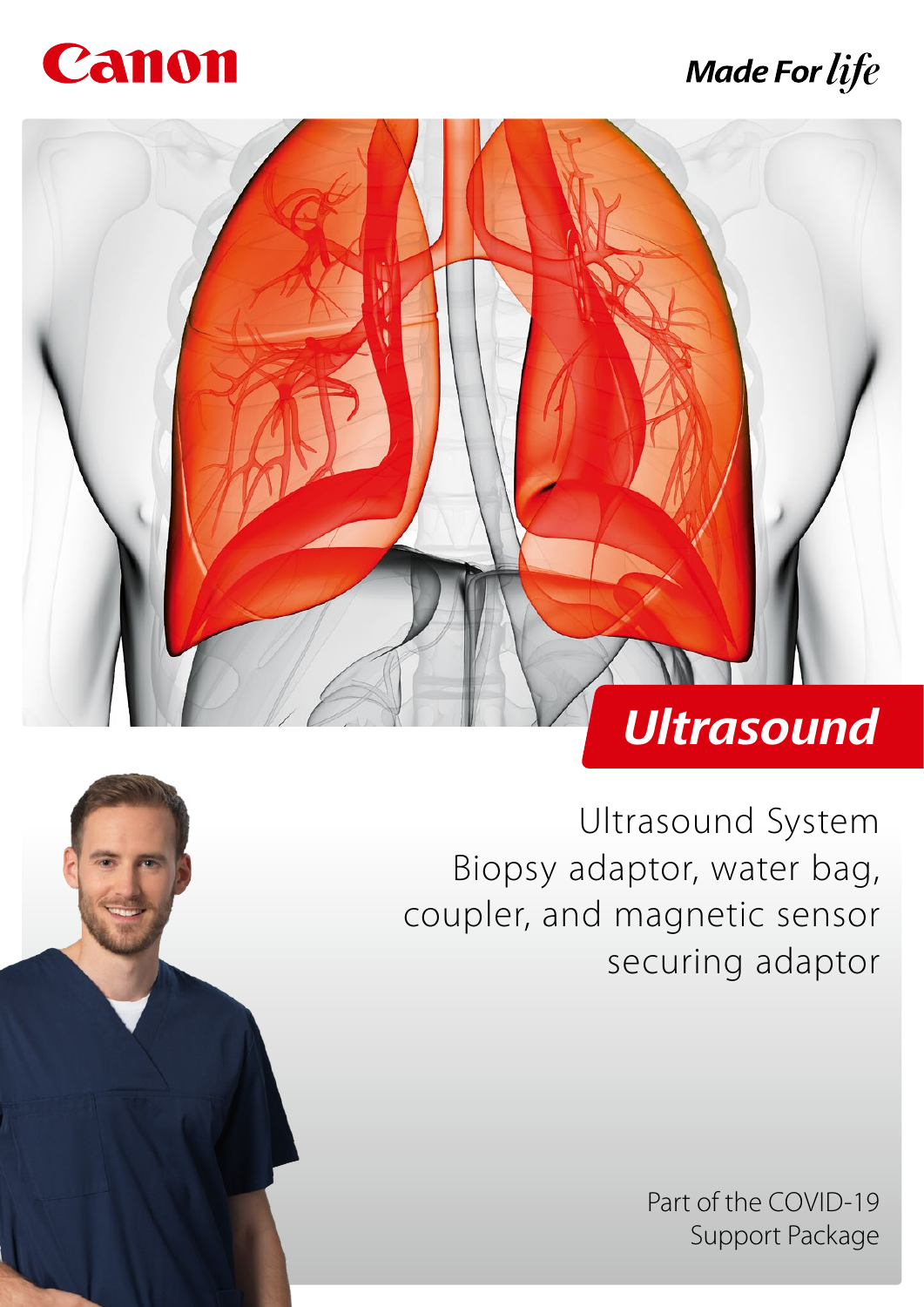# **Guidelines for cleaning, disinfection, and sterilization of the biopsy adaptor, water bag, coupler, and magnetic sensor securing adaptor**

This manual describes the procedures for cleaning, disinfecting, and sterilizing the biopsy adaptor, water bag, coupler, and magnetic sensor securing adaptor used with the ultrasound transducers for Canon Medical Systems diagnostic ultrasound systems. For the precautions and detailed information concerning use

of the biopsy adaptor, water bag, coupler, and magnetic sensor securing adaptor, refer to the corresponding operation manuals.

#### **Trademarks**

This manual may include trademarks or registered trademarks of companies other than Canon Medical Systems.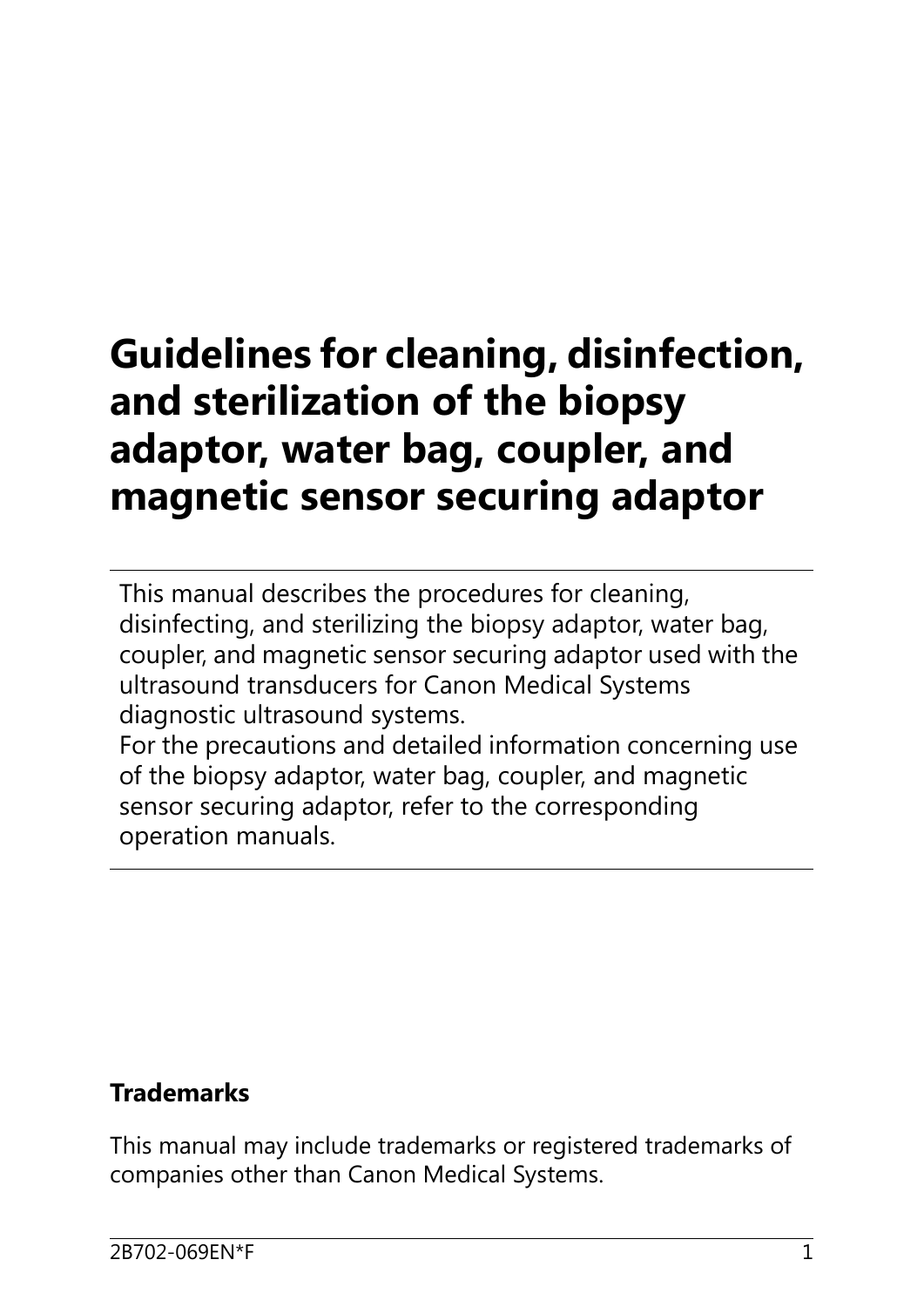## **1. Safety Precautions**

#### **1.1 Meaning of Signal Words**

In this manual, the signal words **DANGER**, **WARNING**, **CAUTION**, and NOTICE are used regarding safety and other important instructions. The signal words and their meanings are defined as follows. Please understand their meanings clearly before reading this manual.

| Signal word     | Meaning                                                                                                           |
|-----------------|-------------------------------------------------------------------------------------------------------------------|
| <b>ADANGER</b>  | Indicates an imminently hazardous<br>situation which, if not avoided, will<br>result in death or serious injury.  |
| <b>AWARNING</b> | Indicates a potentially hazardous<br>situation which, if not avoided, could<br>result in death or serious injury. |
| <b>ACAUTION</b> | Indicates a potentially hazardous<br>situation which, if not avoided, may<br>result in minor or moderate injury.  |
| <b>NOTICE</b>   | Indicates a potentially hazardous situation<br>which, if not avoided, may result in<br>property damage.           |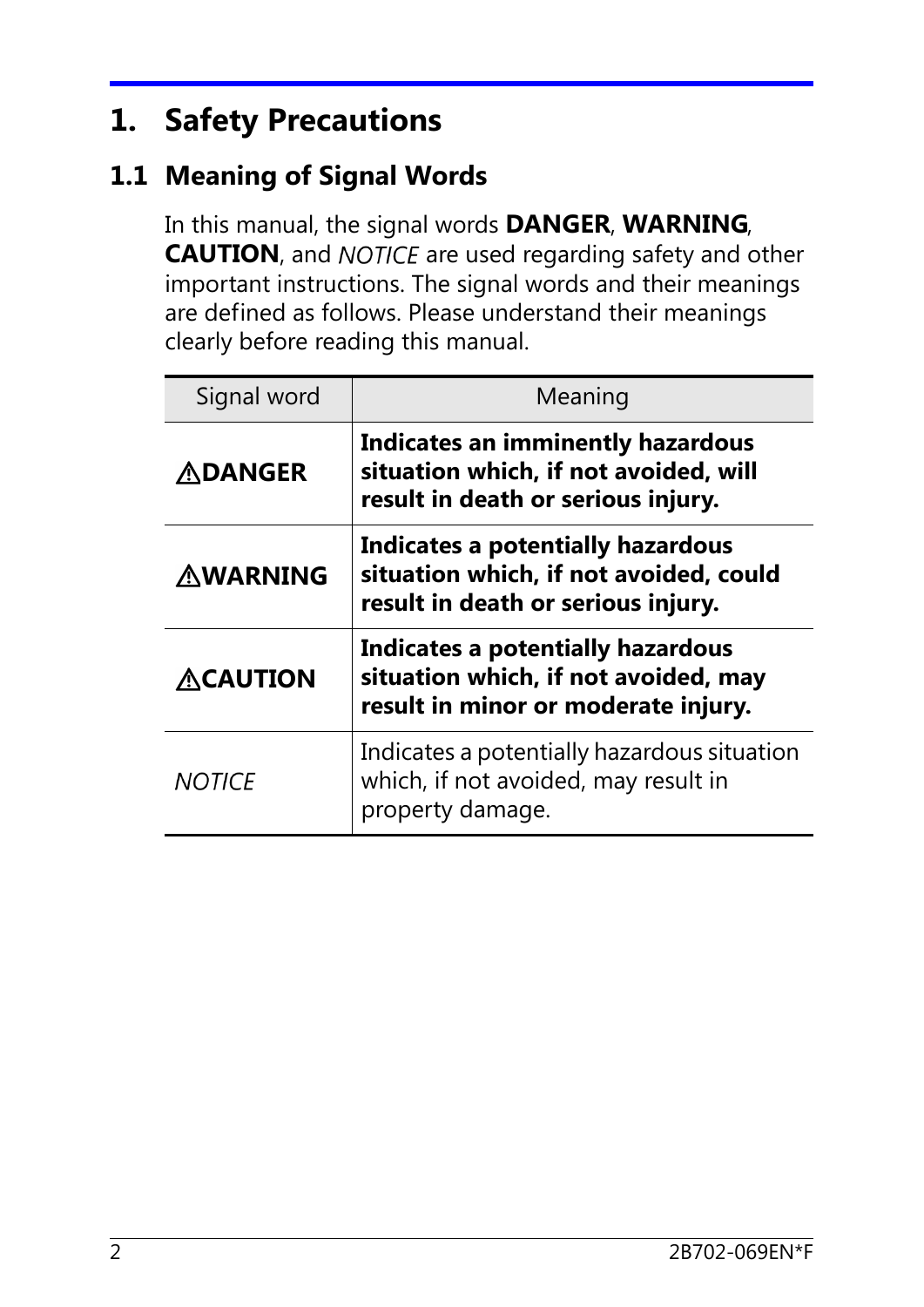#### **1.2 Safety Precautions**

Observe the following precautions to ensure the safety of patients as well as operators when performing cleaning, disinfection, or sterilization of the biopsy adaptor, water bag, coupler, or magnetic sensor securing adaptor.

| <b>AWARNING</b> | <b>Clean and sterilize the biopsy adaptor</b><br>before and after each biopsy procedure.<br>Note that local regulations may require<br>that the biopsy adaptor be disinfected<br>before sterilization. If the biopsy<br>adaptor has not been properly sterilized,<br>the biopsy adaptor may become a source<br>of infection. |  |  |  |  |
|-----------------|------------------------------------------------------------------------------------------------------------------------------------------------------------------------------------------------------------------------------------------------------------------------------------------------------------------------------|--|--|--|--|
|                 |                                                                                                                                                                                                                                                                                                                              |  |  |  |  |
| <b>ACAUTION</b> | 1. Precautions concerning cleaning,<br>disinfection, and sterilization.                                                                                                                                                                                                                                                      |  |  |  |  |
|                 | 1) Observe the following precautions<br>to prevent infection.                                                                                                                                                                                                                                                                |  |  |  |  |
|                 | • Wear protective gloves when<br>performing cleaning.*                                                                                                                                                                                                                                                                       |  |  |  |  |
|                 | • Wear sterile protective gloves<br>when performing disinfection or<br>sterilization.*                                                                                                                                                                                                                                       |  |  |  |  |
|                 | • Wear new protective gloves each<br>time cleaning, disinfection, and<br>sterilization are performed.                                                                                                                                                                                                                        |  |  |  |  |
|                 | • Clean the water bag and coupler<br>and then disinfect or sterilize<br>them before and after each<br>examination.                                                                                                                                                                                                           |  |  |  |  |
|                 | $\star$<br><b>Refer to the FDA's March 29, 1991</b><br><b>Medical Alert on Latex Products.</b>                                                                                                                                                                                                                               |  |  |  |  |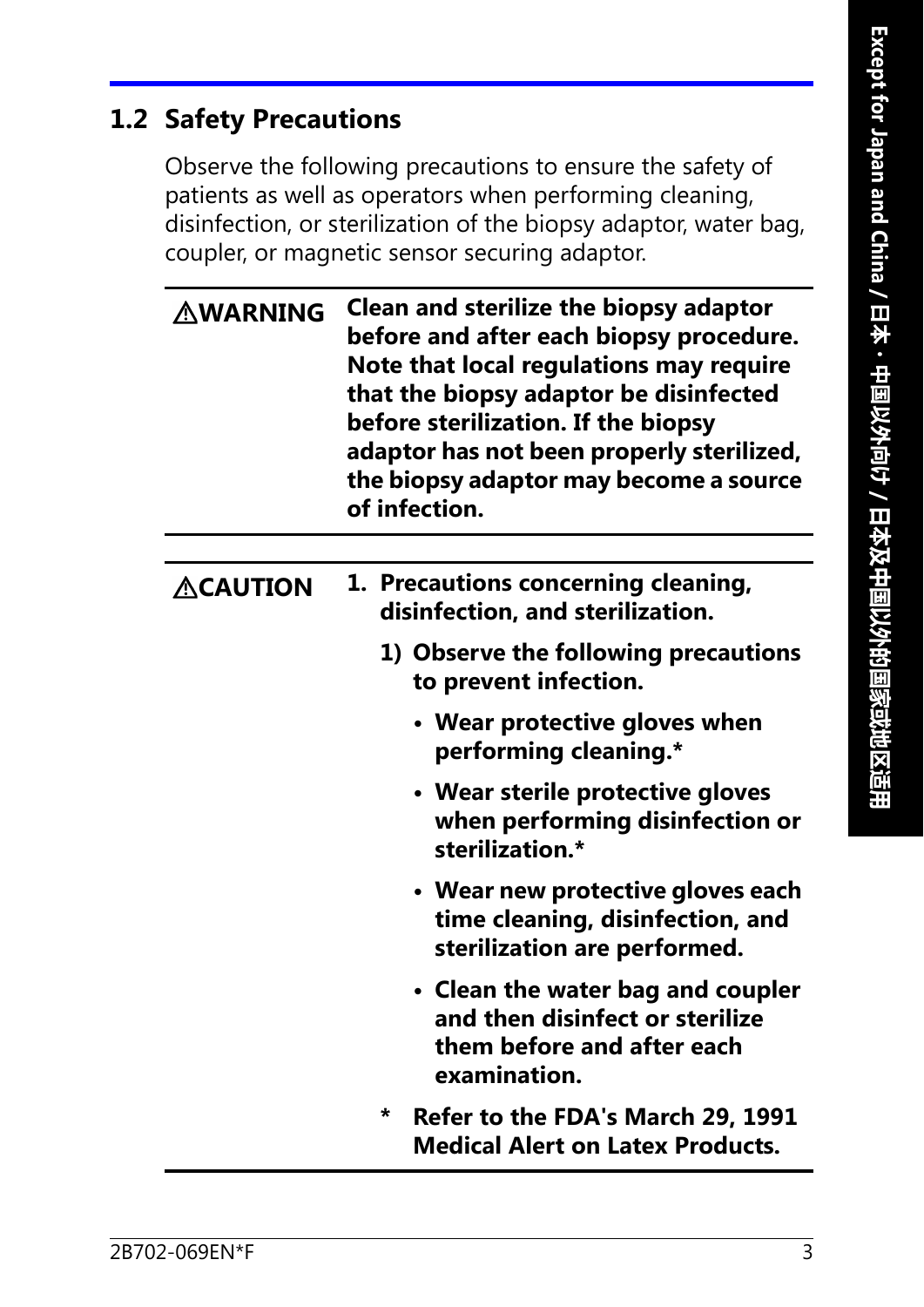| <b>ACAUTION</b> | 2) After chemical cleaning, rinse the<br>biopsy adaptor, water bag,<br>coupler, and magnetic sensor<br>securing adaptor thoroughly with<br>purified water. After chemical<br>disinfection, rinse these items<br>thoroughly with sterile water or<br>deionized water.<br><b>Chemical residues may be harmful</b><br>to the human body. |
|-----------------|---------------------------------------------------------------------------------------------------------------------------------------------------------------------------------------------------------------------------------------------------------------------------------------------------------------------------------------|
|                 | 3) After chemical cleaning or<br>chemical disinfection, thoroughly<br>dry the surfaces of the biopsy<br>adaptor, water bag, coupler, and<br>magnetic sensor securing adaptor.                                                                                                                                                         |
|                 | 4) After gas sterilization, perform<br>aeration to degas the biopsy<br>adaptor, water bag, and coupler.<br>Gas residues on these items may be<br>harmful to the human body.                                                                                                                                                           |
|                 | 5) The efficacy of the cleaning<br>solutions, disinfectants, and<br>sterilizing gases is not guaranteed<br>by Canon Medical Systems.<br><b>Contact the manufacturers for</b><br>information on the activity of the<br>products.                                                                                                       |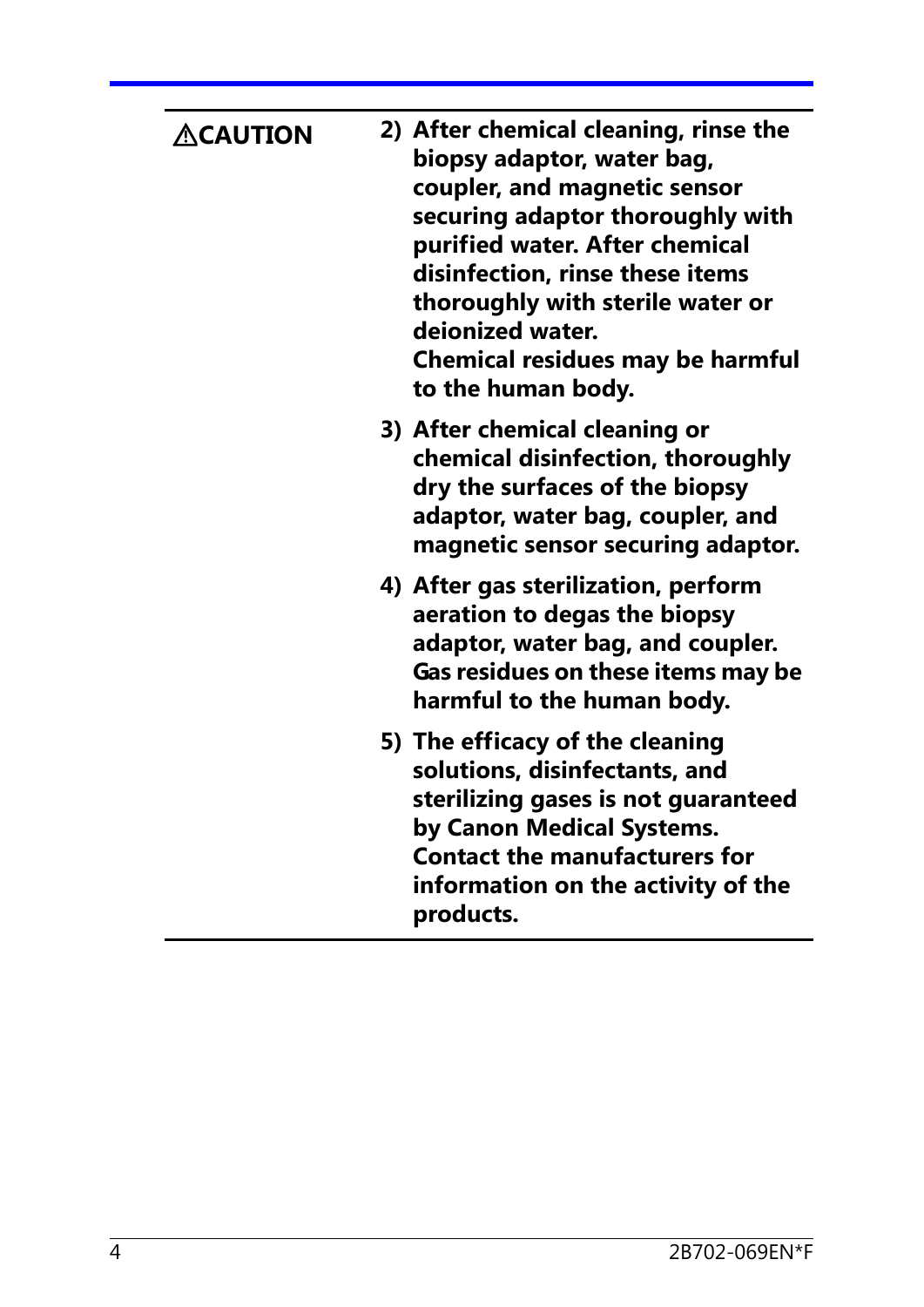| $\bigtriangleup$ CAUTION | 6) To ensure the prevention of<br>infection, confirm the<br>effectiveness of each chemical for<br>cleaning, disinfection, or<br>sterilization based on the criteria<br>(such as effective period, number<br>of times of use, discoloration, and<br>results of using the effectiveness<br>test kit) described in the<br>documentation provided by the<br>relevant manufacturer. |
|--------------------------|--------------------------------------------------------------------------------------------------------------------------------------------------------------------------------------------------------------------------------------------------------------------------------------------------------------------------------------------------------------------------------|
|                          | 7) Do not clean, disinfect, or sterilize<br>the biopsy adaptor, water bag, or<br>coupler using chemicals or<br>methods other than those<br>specified in this guide. If chemicals<br>or methods other than those<br>specified in this guide are used,<br>the item may not be properly<br>cleaned, disinfected, or sterilized<br>or may be damaged.                              |
|                          | 8) The cleaning, disinfection, or<br>sterilization conditions, such as the<br>temperature and pressure, differ<br>depending on the product. In<br>addition, some products cannot be<br>subjected to disinfection or<br>sterilization procedures. Confirm<br>the detailed conditions by<br>referring to the tables in section 3.                                                |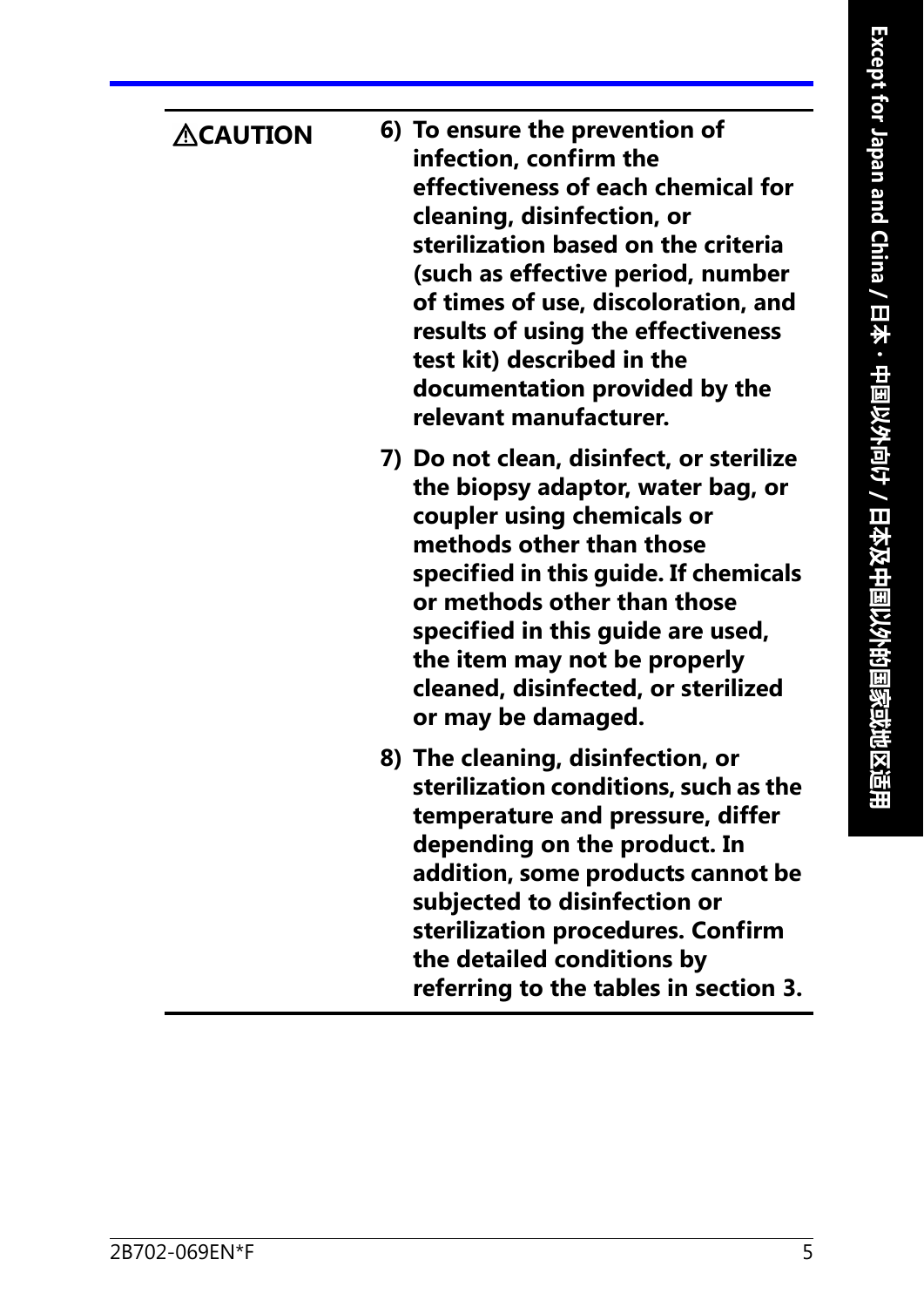#### **1.3 Chemical Hazard (for USA only)**

Observe the following instruction in order to protect patients and operators from inflammation or poisoning by chemical substances.

| <b>AWARNING: This product can expose you to</b><br>chemicals including lead and lead<br>compounds, which are known to the       |
|---------------------------------------------------------------------------------------------------------------------------------|
| State of California to cause cancer, and<br>phthalates, which are known to the State<br>of California to cause birth defects or |
| other reproductive harm.                                                                                                        |
| For more information go to                                                                                                      |
| www.p65warnings.ca.gov.                                                                                                         |

#### **1.4 Precautions Concerning Restriction of Sale or Use (for USA only)**

United States law restricts this device to sale or use by, or on the order of a physician.

## **2. Cleaning, Disinfection, Sterilization**

This section describes the methods for cleaning, disinfection, and sterilization.

#### **2.1 Cleaning**

- <<Items to be used: Protective gloves, cleaning solution, purified water, clean soft cloth or gauze, single-use sponge\*, soft singleuse brush>>
- \* The single-use sponge must not include any abrasive parts or contain any abrasive cleanser.
- (1) Wear protective gloves to prevent infection. Wear new protective gloves each time cleaning is performed.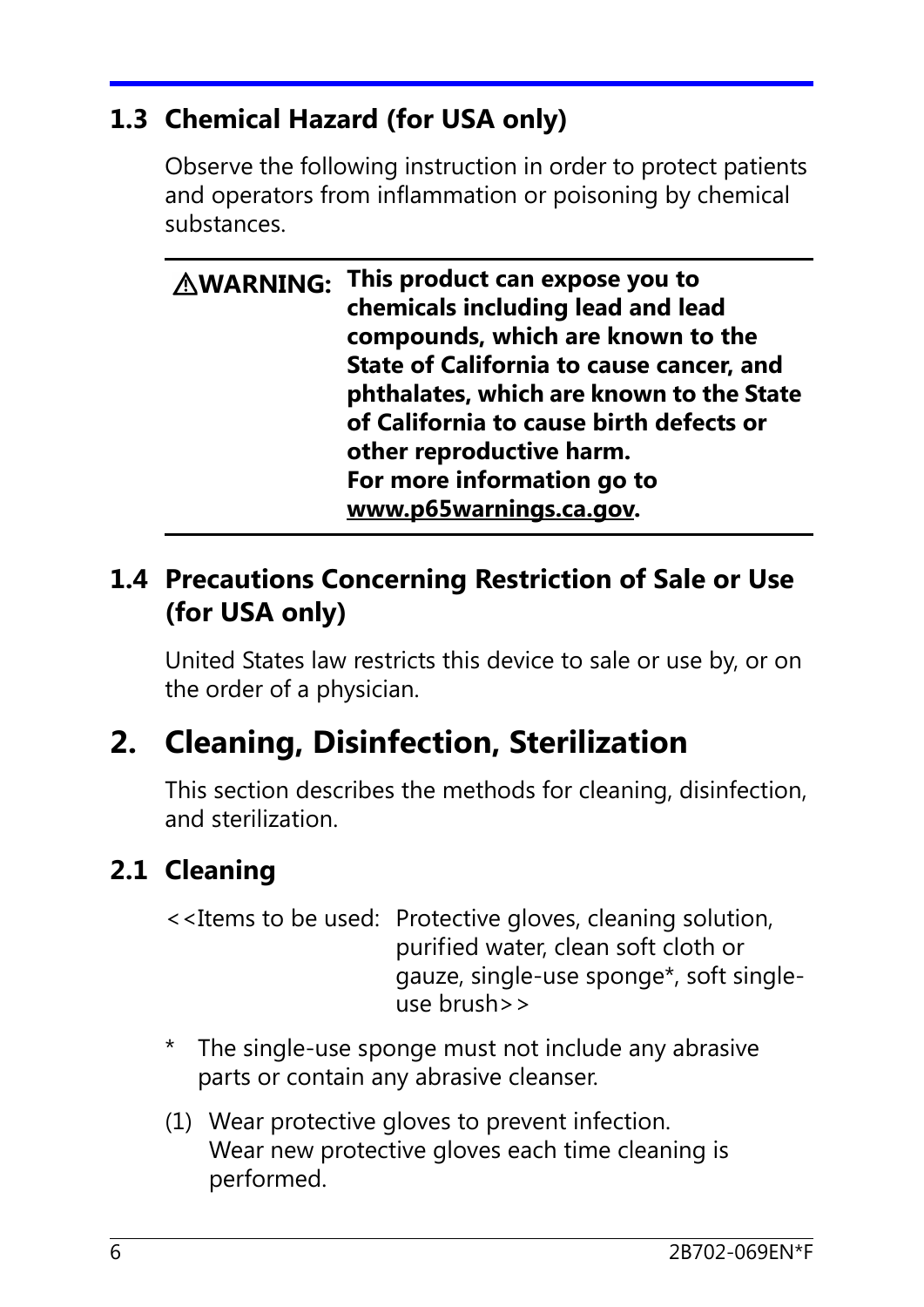- (2) Confirm that all parts are disassembled. Disassemble all parts that are not yet disassembled. For further information on parts that can be disassembled, refer to the operation manuals for the biopsy adaptor, water bag, coupler, and magnetic sensor securing adaptor.
- (3) Wash off all organic materials (such as blood or other bodily fluids) from the biopsy adaptor, water bag, coupler, and magnetic sensor securing adaptor with purified water. A single-use sponge can be used to wash the water bag. The water bag is made of a very thin membrane. Do not apply excessive force to the water bag during washing. For the biopsy adaptor and coupler, a single-use sponge or soft single-use brush can be used. Do not use a hard brush because it may damage the biopsy adaptor or coupler. Use a soft single-use brush to wash the inside of the needle guide of the biopsy adaptor.

Use a new sponge or brush each time washing is performed. If a sponge or brush is reused, it may become a source of infection.

- (4) In accordance with the tables in section 3, immerse the biopsy adaptor, water bag, coupler, or magnetic sensor securing adaptor in a cleaning solution to dissolve or remove all remaining organic materials. Use a single-use sponge or soft single-use brush if necessary. The cleaning solution must reach the inside of the needle guide. If dried organic materials are present on an item, immerse it in the cleaning solution for a prolonged period.
- (5) Remove all residual organic materials and chemical from the biopsy adaptor, water bag, coupler, or magnetic sensor securing adaptor by rinsing with purified water.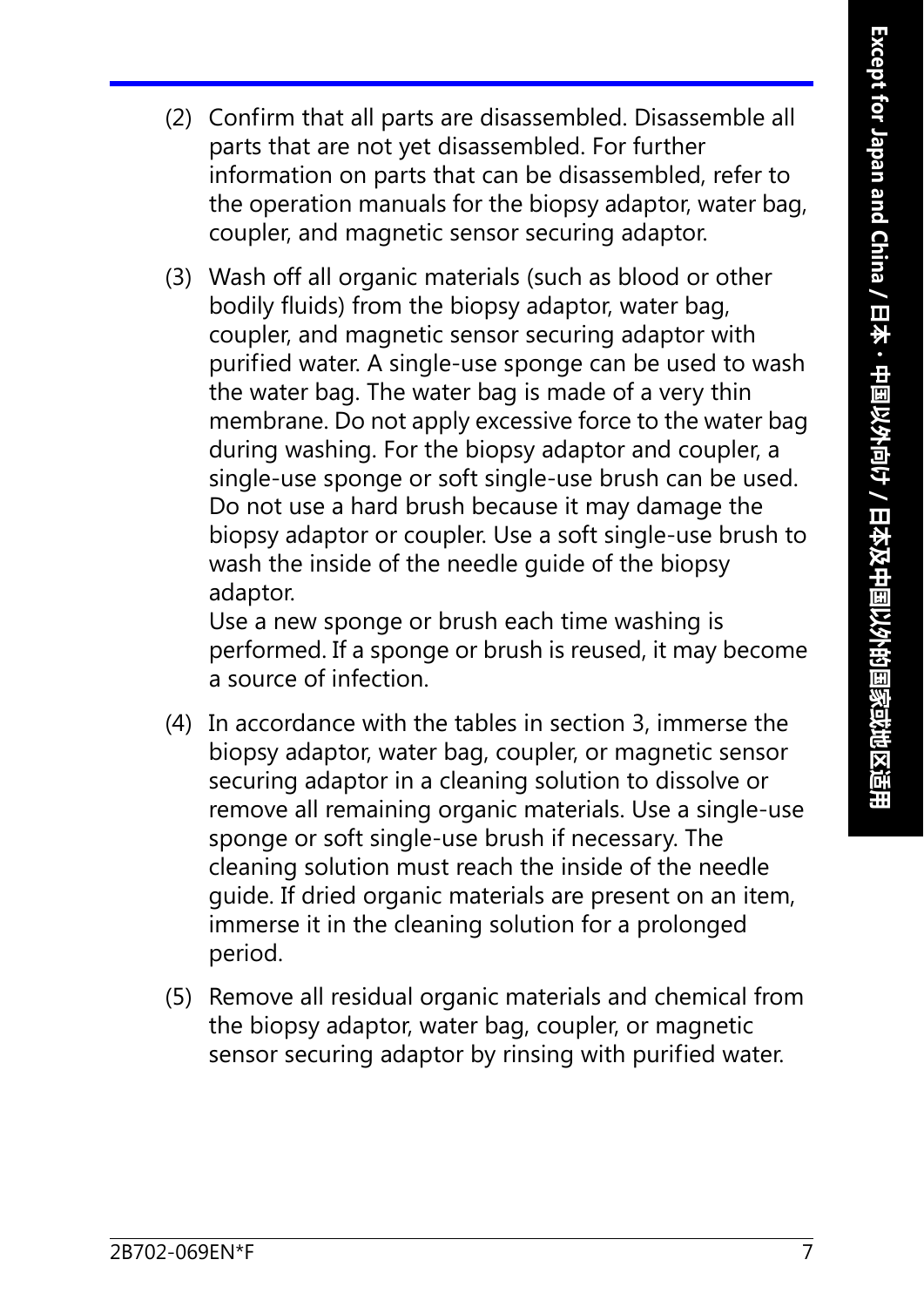- (6) Dry the surface of the biopsy adaptor, water bag, coupler, or magnetic sensor securing adaptor with clean soft cloth or gauze or an air blower. Be sure to dry the inside of the needle guide. Do not use heat for drying. Confirm that all organic materials and chemical have been completely removed.
- (7) For the detailed handling procedures for a chemical, refer to the documentation provided by the manufacturer of the chemical. In order to maintain the effectiveness of the chemical, be sure to observe the specified concentration, replacement interval, working temperature, and other requirements. Determine the effectiveness of the chemical based on the criteria (effective period, number of times of use, discoloration of the chemical, results of testing using effectiveness test kits, etc.) described in the documentation provided by the manufacturer of the chemical.
- (8) Confirm that the biopsy adaptor, coupler, and magnetic sensor securing adaptor are free of damage, deformation, or peeling and that they are functioning normally. Confirm that the water bag is free of damage, deformation, or peeling.

#### **2.2 Disinfection**

Before disinfection, the biopsy adaptor, water bag, coupler, and magnetic sensor securing adaptor must be cleaned. Note that local regulations may require that the biopsy adaptor, water bag, and coupler be disinfected before sterilization.

<<Items to be used: Sterile protective gloves, disinfectant, sterile water or deionized water, sterile soft cloth or gauze, soft single-use brush>>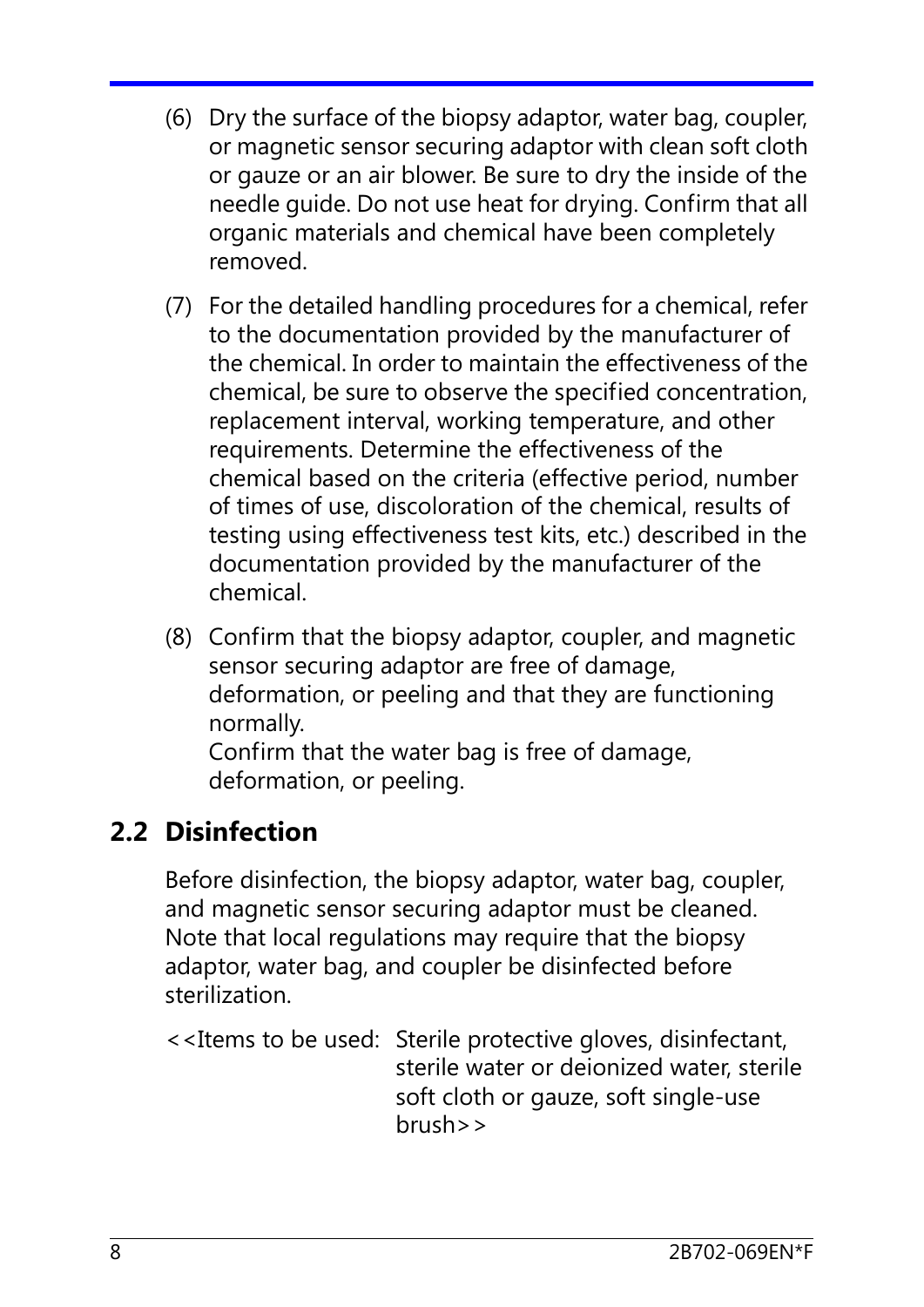- (1) Wear sterile protective gloves to prevent infection. Wear new sterile protective gloves each time disinfection is performed.
- (2) Disinfect the biopsy adaptor, water bag, coupler, and magnetic sensor securing adaptor using the chemicals listed in section 3 "List of Chemicals". The disinfectants must reach the inside of the needle guide. Use a soft single-use brush if necessary.
	- (a) After performing disinfection, remove all residual chemical from the biopsy adaptor, water bag, coupler, and magnetic sensor securing adaptor with sterile or deionized water. Do not reuse the sterile or deionized water.
	- (b) Dry the surfaces of the biopsy adaptor, water bag, coupler, and magnetic sensor securing adaptor with sterile soft cloth or gauze or an air blower. Be sure to dry the inside of the needle guide. Do not use heat for drying.

Confirm that all organic materials and chemical have been completely removed.

For the detailed handling procedures for a chemical, refer to the documentation provided by the manufacturer of the chemical.

(3) To maintain the effectiveness of the disinfectant, ensure that the concentration, temperature, and other conditions specified in the documentation provided by the manufacturer are met.

To confirm the effectiveness of the disinfectant, use the criteria (such as effective period, number of times of use, discoloration, and results of using the effectiveness test kit) described in the documentation provided by the manufacturer.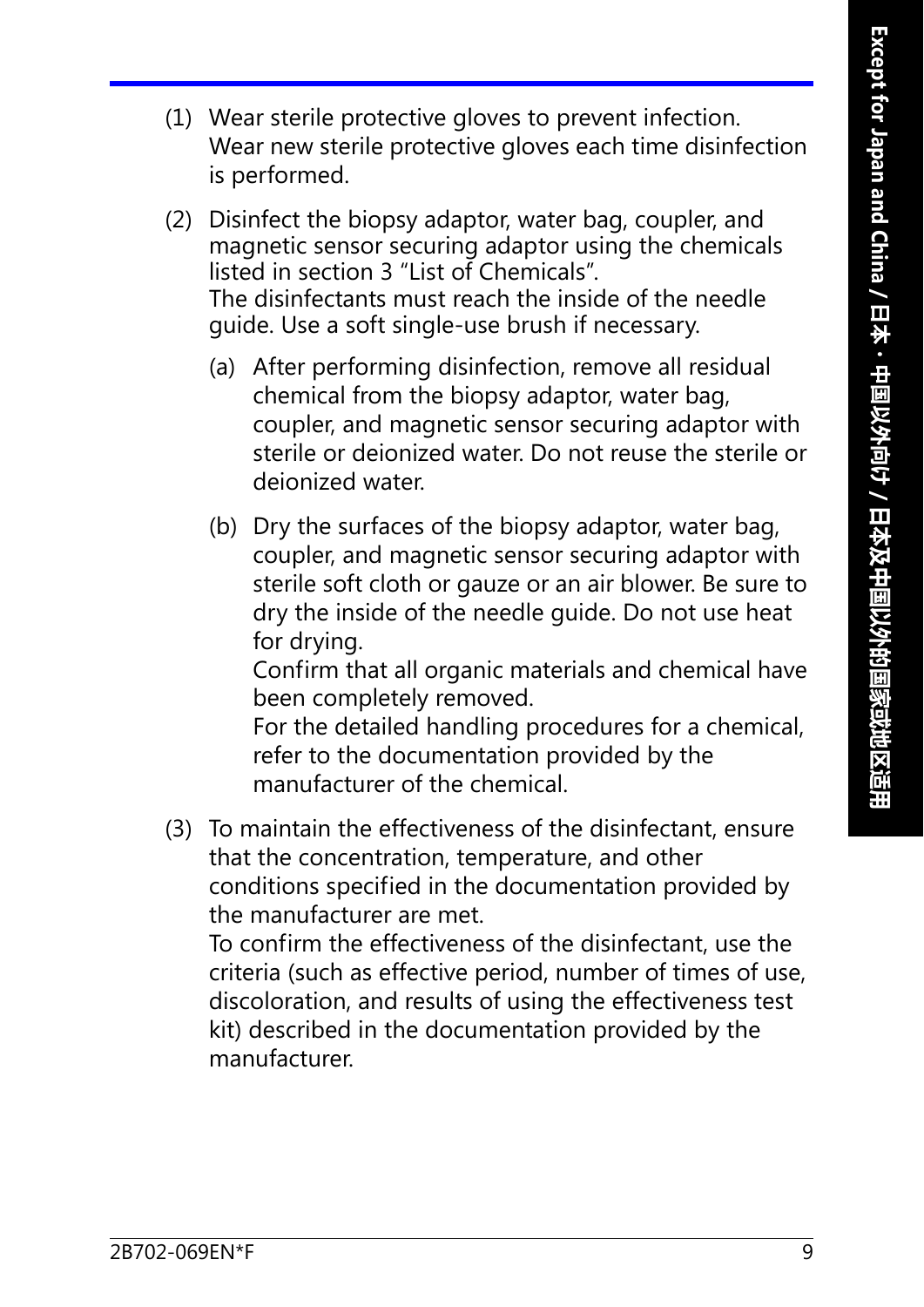(4) Confirm that the biopsy adaptor, coupler, and magnetic sensor securing adaptor are free of damage, deformation, or peeling and that they are functioning normally. Confirm that the water bag is free of damage, deformation, or peeling.

#### **2.3 Sterilization**

Before sterilization, the biopsy adaptor, water bag, and coupler must be cleaned.

Note that local regulations may require that the biopsy adaptor, water bag, and coupler be disinfected before sterilization.

<<Items to be used: Sterile protective gloves, sterilant>>

- \* Some types of biopsy adaptor, water bag, or coupler cannot be sterilized, or the sterilization conditions may differ.
- (1) Wear sterile protective gloves to prevent infection. Wear new sterile protective gloves each time sterilization is performed.
- (2) Drain the water from the water bag before sterilizing the water bag.
- (3) Sterilize the biopsy adaptor, water bag, or coupler using the chemicals listed in section 3 "List of Chemicals".
	- Place the biopsy adaptor, water bag, or coupler in a sterilization packing case, and then place it in the sterilizer.
- (4) In the case of high-pressure steam sterilization, heat the steam by performing prevacuuming three times and then start sterilization (sterilization temperature: 134°C (273.2°F), holding time: 18 minutes). Dry the items after sterilization.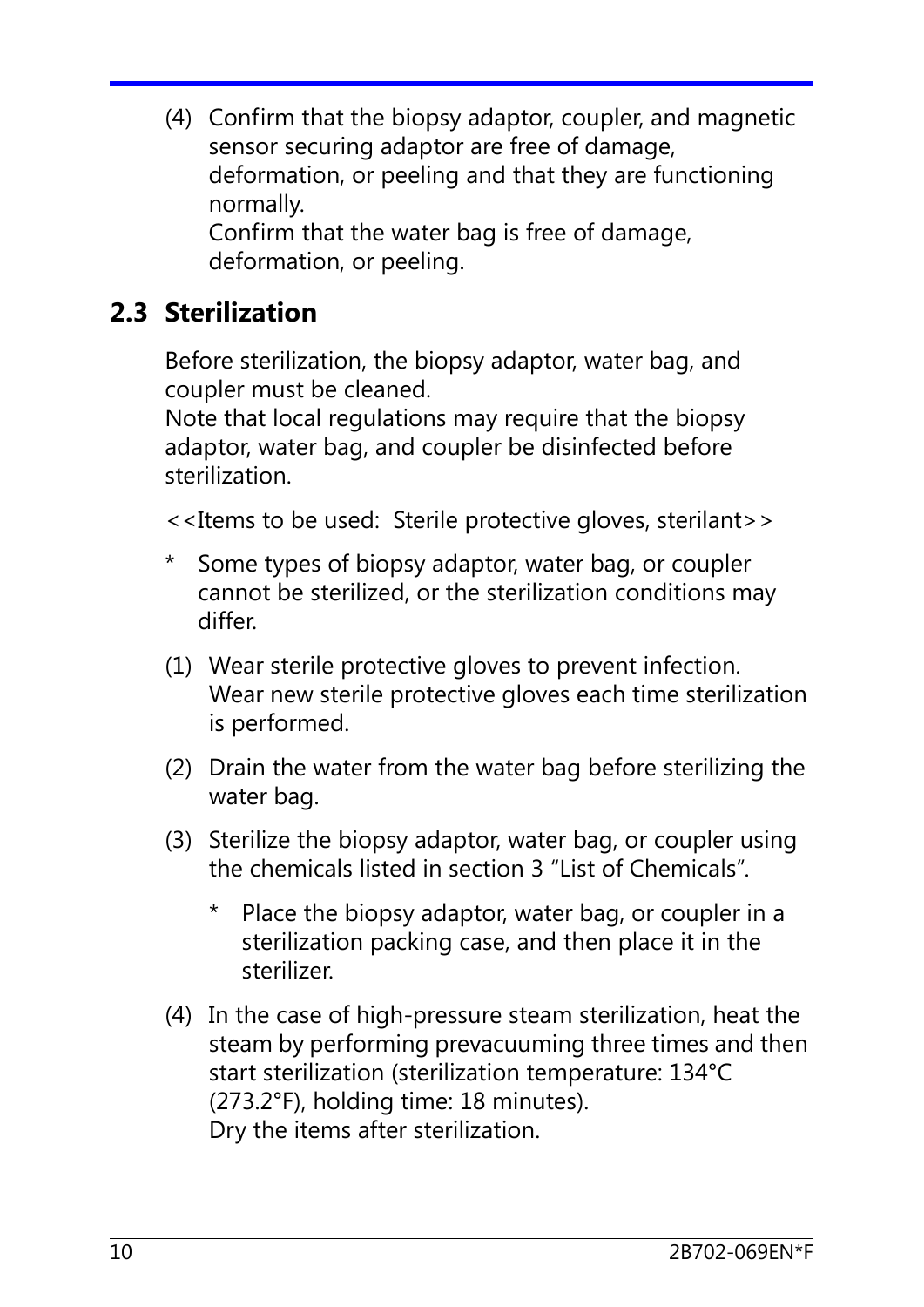- (5) After gas sterilization, perform aeration to remove all gas residues on the sterilized items. (Aeration is not required after hydrogen peroxide plasma sterilization.)
- (6) Confirm that the biopsy adaptor and coupler are free of damage, deformation, or peeling and that they are functioning normally. Confirm that the water bag is free of damage, deformation, or peeling.

## **3. List of Chemicals**

This section lists the chemicals used when cleaning, disinfecting, or sterilizing the biopsy adaptor, water bag, coupler, and magnetic sensor securing adaptor. Refer to the lists for the available chemicals. In addition, refer to the manuals for the chemicals for the handling details.

NOTE For the transducers that support each item, refer to the operation manual supplied with the corresponding item.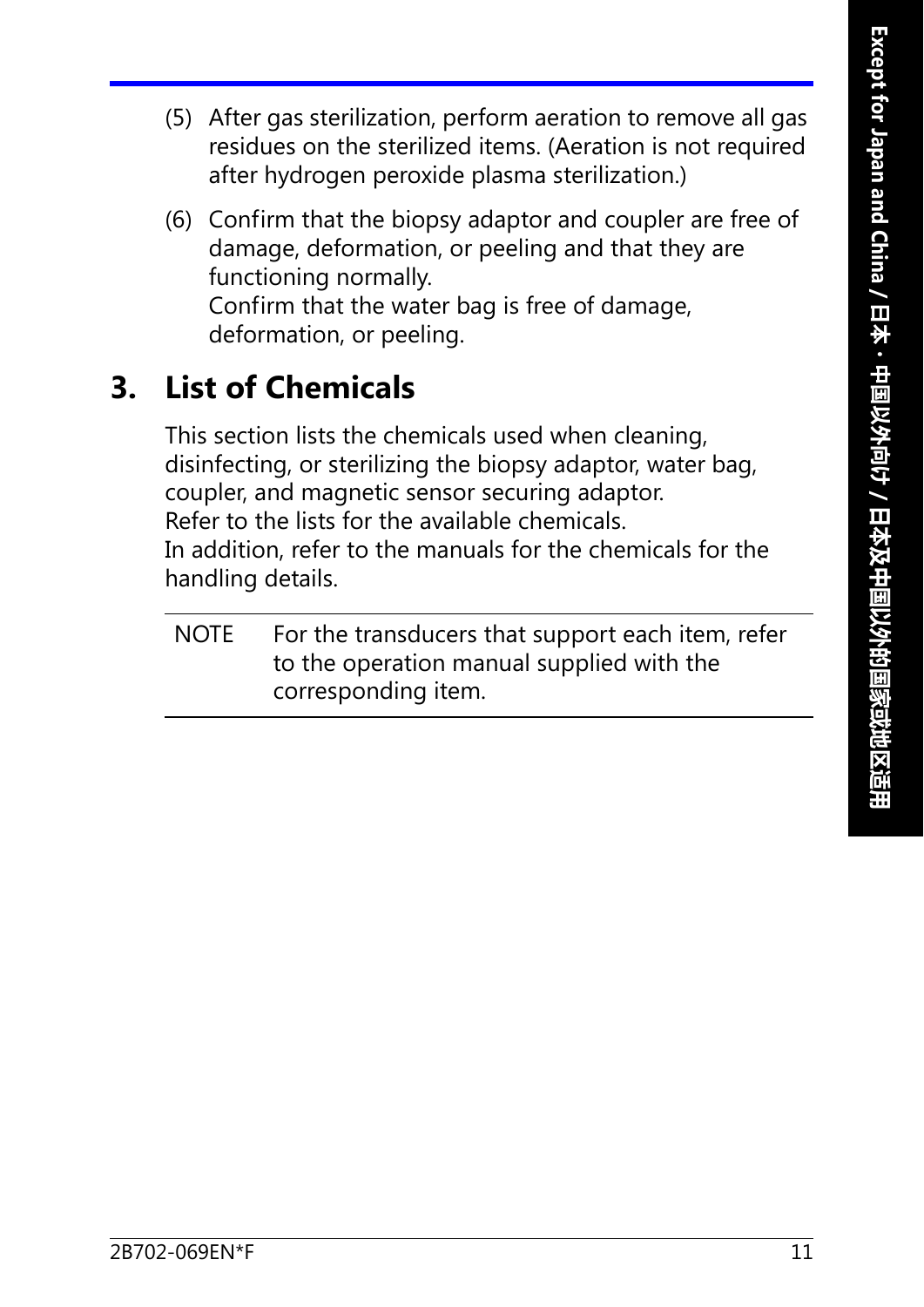### **Cleaning**

|                                                        |                                                                                                                 | Chemical name/type |                                                                                          | Enzyme                |                                      |
|--------------------------------------------------------|-----------------------------------------------------------------------------------------------------------------|--------------------|------------------------------------------------------------------------------------------|-----------------------|--------------------------------------|
| Country of origin:<br>Any: Any country<br>FRA: France  |                                                                                                                 |                    | Trade name                                                                               | CIDEZYME <sup>®</sup> | 3M™ Rapid<br>Multi-Enzyme<br>cleaner |
| DEU: Germany<br><b>USA: United States</b>              | <b>GBR: United Kingdom</b>                                                                                      |                    | Manufacturer                                                                             | ل&ا                   | <b>3M Company</b>                    |
| JPN: Japan                                             |                                                                                                                 |                    | Country of origin                                                                        | Any                   | Any                                  |
| <b>AUS: Australia</b>                                  |                                                                                                                 |                    | Concentration                                                                            | 0.8%                  | 1%                                   |
|                                                        |                                                                                                                 |                    | (Dilution ratio)                                                                         | (125)                 | (100)                                |
|                                                        |                                                                                                                 |                    | Time                                                                                     | $\overline{1}$ min.   | 10 min.                              |
|                                                        |                                                                                                                 |                    | Temperature                                                                              |                       | Room temperature                     |
|                                                        |                                                                                                                 |                    | Humidity                                                                                 |                       | Normal humidity                      |
|                                                        |                                                                                                                 |                    | Pressure                                                                                 |                       | Normal pressure                      |
|                                                        |                                                                                                                 |                    | $*1$<br>Model name                                                                       |                       |                                      |
| Water bag/<br><b>UAWB-021A</b><br>coupler<br>UAWB-022A |                                                                                                                 |                    |                                                                                          | <b>OK</b>             |                                      |
| <b>Biopsy</b>                                          | UAGL-001AHA<br>UAGL-002AHA<br>UAGL004A<br>UAGL-004AHA<br>UAGV020A<br>UAGV-023A<br><b>UAGV-035A</b><br>UAGV-036A |                    | <b>UAGV-024A</b><br>UAGV-027A<br>UAGV-028A<br><b>UAGV-029A</b><br>UAGV-030A<br>UAGV-034A | <b>OK</b>             |                                      |
| $ad$ aptor $^*$ <sup>2</sup>                           |                                                                                                                 |                    | <b>UAGV-037A</b>                                                                         |                       |                                      |
|                                                        |                                                                                                                 |                    |                                                                                          |                       | OK                                   |
|                                                        | UAGL-015A                                                                                                       |                    | <b>UAGV-031A</b><br><b>UAGV-032A</b><br>UAGV-033A                                        | <b>OK</b>             |                                      |
| Magnetic<br>sensor<br>securing<br>adaptor              | UAFS-001A<br>UAFS-003A<br><b>UAFS-005A</b><br>UAFS-007A<br>UAFS-009A<br>UAFS-011A                               |                    | UAFS-002A<br>UAFS-004A<br>UAFS-006A<br>UAFS-008A<br>UAFS-010A<br><b>UIFR-A500</b>        |                       | OK                                   |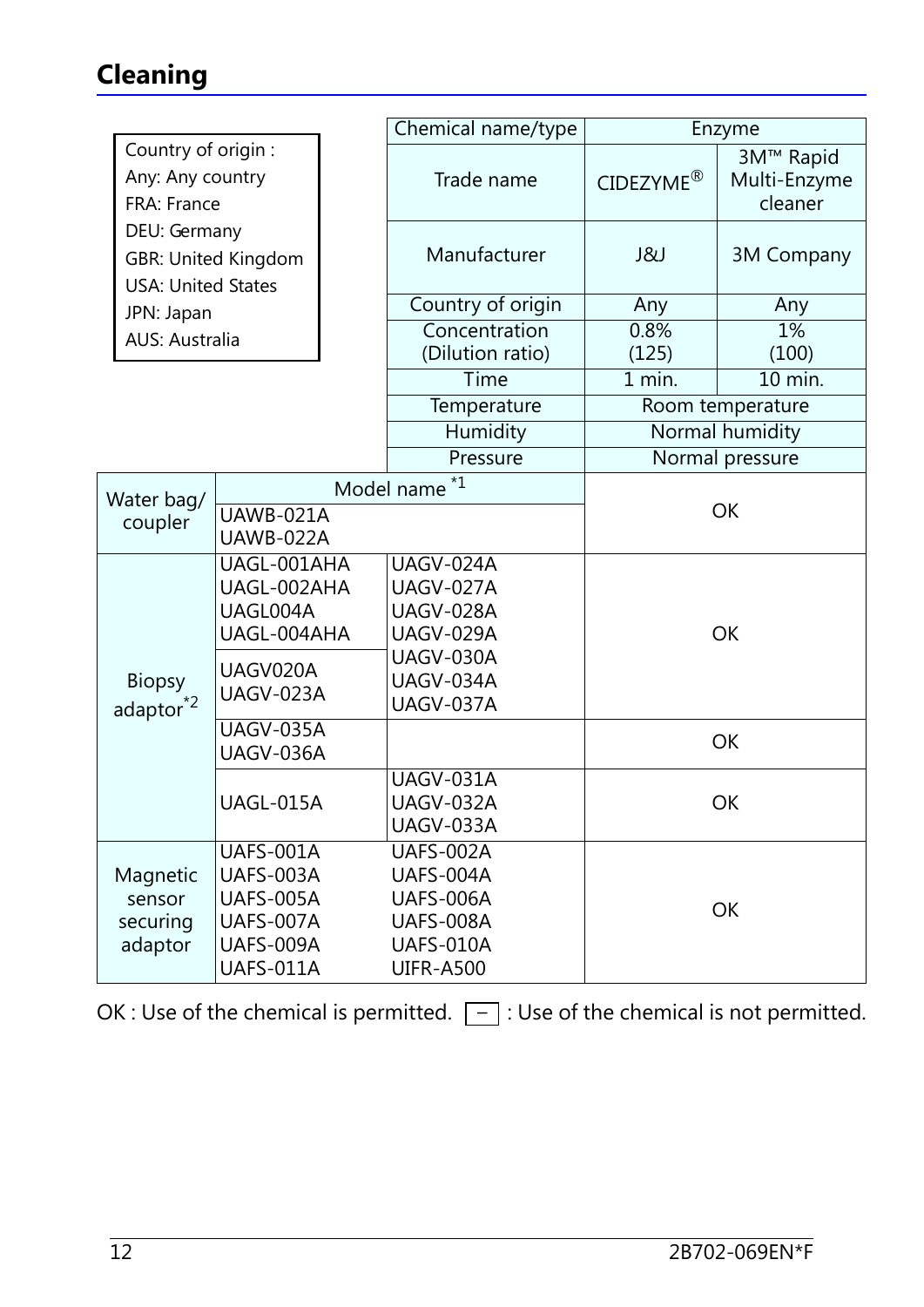| Enzyme                       |                                       |                                                    |                                 |                              |                                          |  |  |  |
|------------------------------|---------------------------------------|----------------------------------------------------|---------------------------------|------------------------------|------------------------------------------|--|--|--|
| <b>ANIOSYME</b><br>$DD1^*$   | neodisher®<br>mediclean <sup>*3</sup> | <b>Tristel</b><br>Pre-Clean<br>Wipes <sup>*3</sup> | MetriZyme <sup>®</sup>          | Klenzyme <sup>®</sup>        | Instru-<br>$Z$ yme $^{\circledR}$<br>Gel |  |  |  |
| Laboratories<br><b>ANIOS</b> | DR. WEIGERT<br>GmbH &<br>Co. KG       | <b>Tristel</b><br>Solutions<br>Limited             | <b>Metrex</b><br>Research, Inc. | <b>STERIS</b><br>Corporation | Summit<br>Medical                        |  |  |  |
| <b>FRA</b>                   | <b>DEU</b>                            | <b>GBR</b>                                         | <b>USA</b>                      | <b>USA</b>                   | <b>USA</b>                               |  |  |  |
| 0.5%<br>(200)                | 1%<br>(100)                           | Working<br>solutions                               | 0.77%<br>(130)                  | 0.8%<br>(125)                | Working<br>solution                      |  |  |  |
| 5 min.                       | 10 min.                               | Wiping only                                        | $\overline{5}$ min.             | 5 min.                       | Wiping only                              |  |  |  |
|                              | Room temperature                      |                                                    | Room temperature                |                              | Room temperature                         |  |  |  |
|                              | Normal humidity                       |                                                    | Normal humidity                 |                              | Normal humidity                          |  |  |  |
|                              | Normal pressure                       |                                                    | Normal pressure                 |                              | Normal pressure                          |  |  |  |
| OK                           |                                       | <b>OK</b>                                          | OK                              | OK                           | OK                                       |  |  |  |
| <b>OK</b>                    |                                       |                                                    | <b>OK</b>                       | <b>OK</b>                    |                                          |  |  |  |
|                              | OK                                    |                                                    | <b>OK</b>                       | <b>OK</b>                    |                                          |  |  |  |
| OK                           |                                       |                                                    | OK                              |                              |                                          |  |  |  |
| OK                           |                                       |                                                    |                                 |                              |                                          |  |  |  |

- \*1: Note that some of the listed models may not be available in some regions. For the transducers that support each item, refer to the operation manual supplied with the corresponding item.
- \*2: Sterilize the biopsy adaptor before and after use.
- \*3: Not for use in the USA.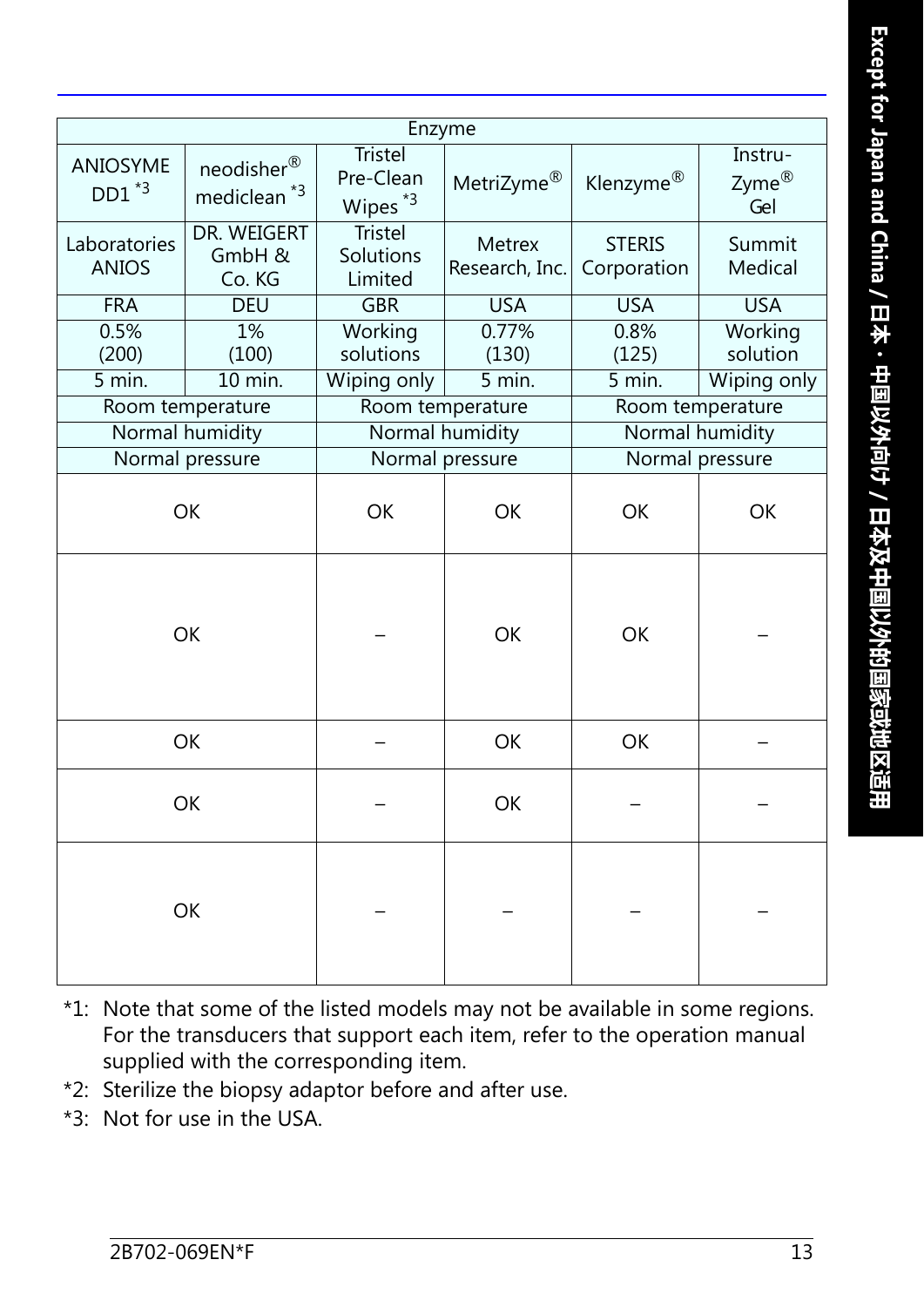#### **Low/Middle-Level Disinfection -1 (Except for USA)**

\* Note that local regulations may require that the biopsy adaptor, water bag, and coupler be disinfected before sterilization.

| Country of origin:<br>Any: Any country<br>FRA: France |                                                                                    |  | Chemical name/type                                                   | Didecyl dimethyl ammonium<br>chlorides/<br>Quaternary ammonium<br>compounds |  |
|-------------------------------------------------------|------------------------------------------------------------------------------------|--|----------------------------------------------------------------------|-----------------------------------------------------------------------------|--|
| DEU: Germany                                          | <b>GBR: United Kingdom</b>                                                         |  | Trade name                                                           | CLEANISEPT®<br><b>WIPES</b>                                                 |  |
| <b>USA: United States</b><br>JPN: Japan               |                                                                                    |  | Manufacturer                                                         | Dr. Schumacher<br>GmbH                                                      |  |
| <b>AUS: Australia</b>                                 |                                                                                    |  | Country of origin                                                    | <b>DEU</b>                                                                  |  |
|                                                       |                                                                                    |  | Concentration<br>(Dilution ratio)                                    | Working solution                                                            |  |
|                                                       |                                                                                    |  | Time                                                                 | Wiping only                                                                 |  |
|                                                       |                                                                                    |  | Temperature                                                          | Room temperature                                                            |  |
|                                                       |                                                                                    |  | Humidity                                                             | Normal humidity                                                             |  |
|                                                       |                                                                                    |  | Pressure                                                             | Normal pressure                                                             |  |
| Water bag/                                            |                                                                                    |  | $*1$<br>Model name                                                   |                                                                             |  |
| coupler                                               | $UAWB-021A$<br>UAWB-022A                                                           |  |                                                                      | <b>OK</b>                                                                   |  |
|                                                       | UAGL-001AHA<br>UAGL-002AHA<br>UAGL004A<br>UAGL-004AHA                              |  | <b>UAGV-024A</b><br>UAGV-027A<br>UAGV-028A<br>UAGV-029A              |                                                                             |  |
| <b>Biopsy</b><br>adaptor <sup>*2</sup>                | UAGV020A<br><b>UAGV-023A</b>                                                       |  | UAGV-030A<br>UAGV-034A<br>UAGV-037A                                  |                                                                             |  |
|                                                       | <b>UAGV-035A</b><br>UAGV-036A                                                      |  |                                                                      |                                                                             |  |
|                                                       | UAGL-015A                                                                          |  | UAGV-031A<br>UAGV-032A<br>UAGV-033A                                  |                                                                             |  |
| Magnetic<br>sensor<br>securing<br>adaptor             | <b>UAFS-001A</b><br><b>UAFS-003A</b><br><b>UAFS-005A</b><br>UAFS-007A<br>UAFS-009A |  | UAFS-002A<br>UAFS-004A<br>UAFS-006A<br><b>UAFS-008A</b><br>UAFS-010A |                                                                             |  |
|                                                       | UAFS-011A                                                                          |  | <b>UIFR-A500</b>                                                     |                                                                             |  |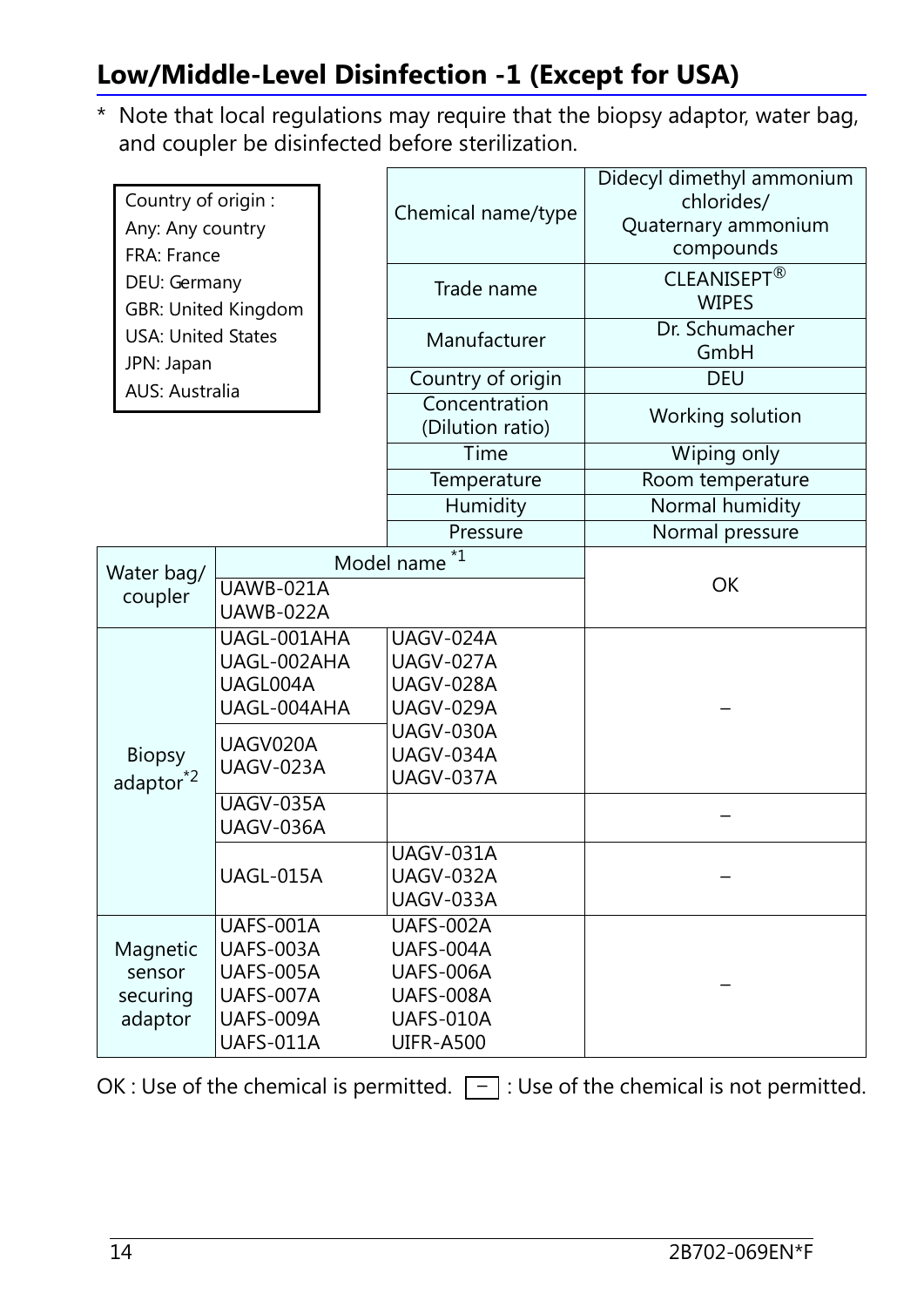| Isopropyl alcohol/<br>Didecyl dimethyl ammonium<br>chlorides | Glyoxal/Glutaral/<br>Didecyl dimethyl ammonium<br>chlorides |  |  |
|--------------------------------------------------------------|-------------------------------------------------------------|--|--|
| <b>WIP'ANIOS</b>                                             | Lysoformin <sup>®</sup> 3000                                |  |  |
| Laboratories                                                 | Lysoform                                                    |  |  |
| <b>ANIOS</b>                                                 | Disinfection Ltd.                                           |  |  |
| <b>FRA</b>                                                   | <b>DEU</b>                                                  |  |  |
| Working solution                                             | 2%<br>(50)                                                  |  |  |
| Wiping only                                                  | $15$ min.                                                   |  |  |
| Room temperature                                             | Room temperature                                            |  |  |
| Normal humidity                                              | Normal humidity                                             |  |  |
| Normal pressure                                              | Normal pressure                                             |  |  |
| <b>OK</b>                                                    | OK                                                          |  |  |
|                                                              |                                                             |  |  |
|                                                              |                                                             |  |  |
|                                                              |                                                             |  |  |
|                                                              |                                                             |  |  |

- \*1: Note that some of the listed models may not be available in some regions. For the transducers that support each item, refer to the operation manual supplied with the corresponding item.
- \*2: Sterilize the biopsy adaptor before and after use.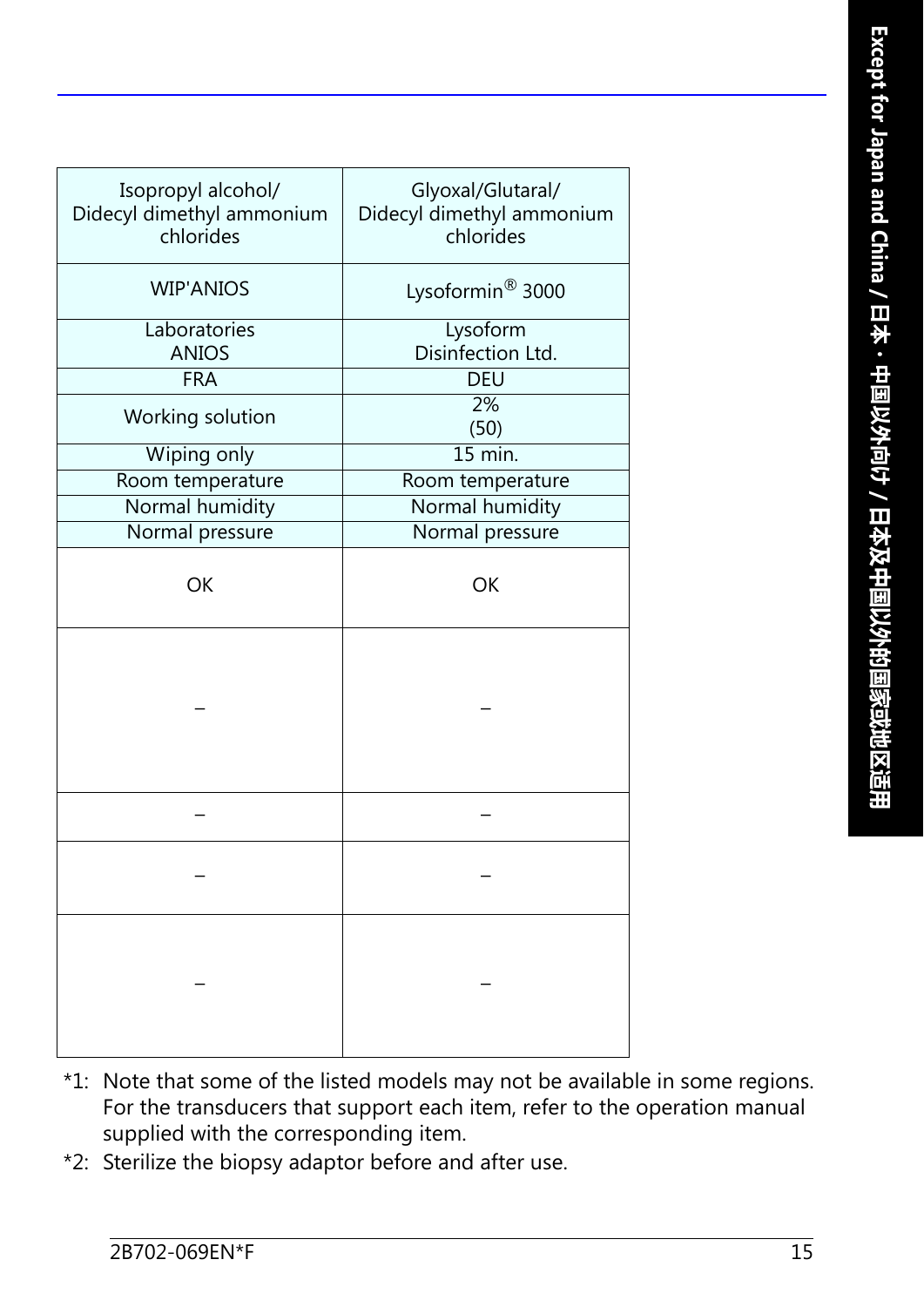#### **Low/Middle-Level Disinfection -2 (High-level disinfection is also required in the USA.)**

\* Note that local regulations may require that the biopsy adaptor, water bag, and coupler be disinfected before sterilization.

|                                         |                                      |              | Chemical name/type | Ethanol             |  |
|-----------------------------------------|--------------------------------------|--------------|--------------------|---------------------|--|
| Country of origin :<br>Any: Any country |                                      | Trade name   | Ethanol            |                     |  |
|                                         |                                      | Manufacturer | Any manufacturer   |                     |  |
| FRA: France                             |                                      |              | Country of origin  | Any                 |  |
| DEU: Germany                            |                                      |              | Concentration      | 80%                 |  |
|                                         | <b>GBR: United Kingdom</b>           |              | (Dilution ratio)   | (original solution) |  |
| <b>USA: United States</b>               |                                      |              | Time               | Wiping only         |  |
| JPN: Japan                              |                                      |              | Temperature        | Room temperature    |  |
| <b>AUS: Australia</b>                   |                                      |              | Humidity           | Normal humidity     |  |
|                                         |                                      |              | Pressure           | Normal pressure     |  |
| Water bag/                              |                                      | Model name   | $*1$               |                     |  |
| coupler                                 | UAWB-021A                            |              |                    | <b>OK</b>           |  |
|                                         | UAWB-022A                            |              |                    |                     |  |
|                                         | UAGL-001AHA                          |              | <b>UAGV-024A</b>   |                     |  |
|                                         | UAGL-002AHA                          |              | UAGV-027A          |                     |  |
|                                         | UAGL004A                             |              | UAGV-028A          |                     |  |
|                                         | UAGL-004AHA                          |              | UAGV-029A          |                     |  |
|                                         | UAGV020A<br>UAGV-023A                |              | UAGV-030A          |                     |  |
| <b>Biopsy</b>                           |                                      |              | UAGV-034A          |                     |  |
| adaptor <sup>*2</sup>                   |                                      |              | <b>UAGV-037A</b>   |                     |  |
|                                         | <b>UAGV-035A</b><br><b>UAGV-036A</b> |              |                    |                     |  |
|                                         |                                      |              | <b>UAGV-031A</b>   |                     |  |
|                                         | UAGL-015A                            |              | UAGV-032A          |                     |  |
|                                         |                                      |              | <b>UAGV-033A</b>   |                     |  |
|                                         | UAFS-001A                            |              | UAFS-002A          |                     |  |
| Magnetic                                | UAFS-003A                            |              | UAFS-004A          |                     |  |
| <b>UAFS-005A</b><br>sensor              |                                      |              | <b>UAFS-006A</b>   |                     |  |
| securing                                | UAFS-007A                            |              | <b>UAFS-008A</b>   |                     |  |
| adaptor                                 | UAFS-009A                            |              | UAFS-010A          |                     |  |
|                                         | UAFS-011A                            |              | <b>UIFR-A500</b>   |                     |  |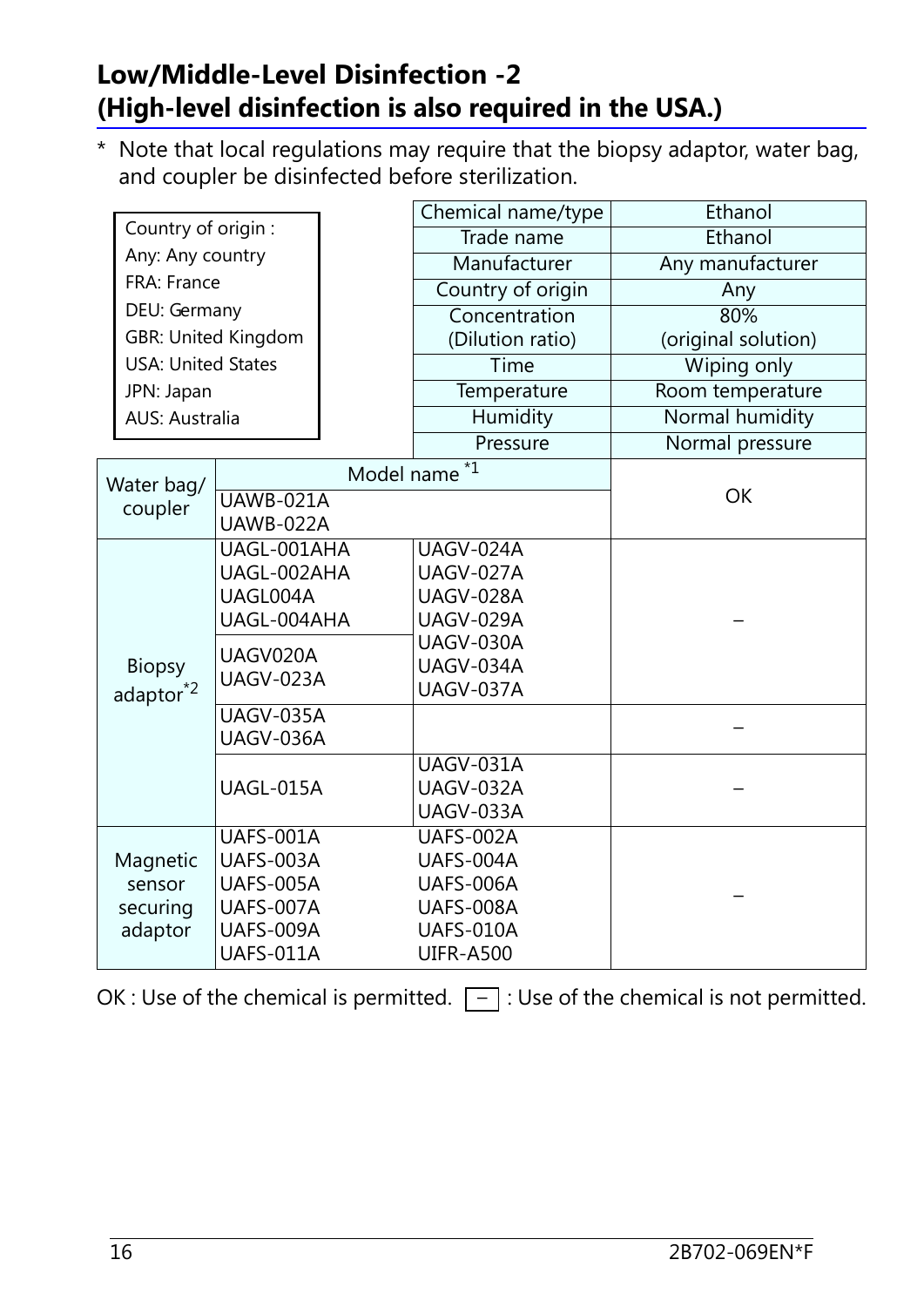| Isopropyl alcohol   |
|---------------------|
| Isopropyl alcohol   |
| Any manufacturer    |
| Any                 |
| 70%                 |
| (original solution) |
| <b>Wiping only</b>  |
| Room temperature    |
| Normal humidity     |
| Normal pressure     |
|                     |
| OK                  |
|                     |
|                     |
|                     |
|                     |
|                     |
|                     |
|                     |
|                     |
|                     |
|                     |
|                     |
|                     |
|                     |
|                     |
|                     |
|                     |
|                     |
|                     |

- \*1: Note that some of the listed models may not be available in some regions. For the transducers that support each item, refer to the operation manual supplied with the corresponding item.
- \*2: Sterilize the biopsy adaptor before and after use.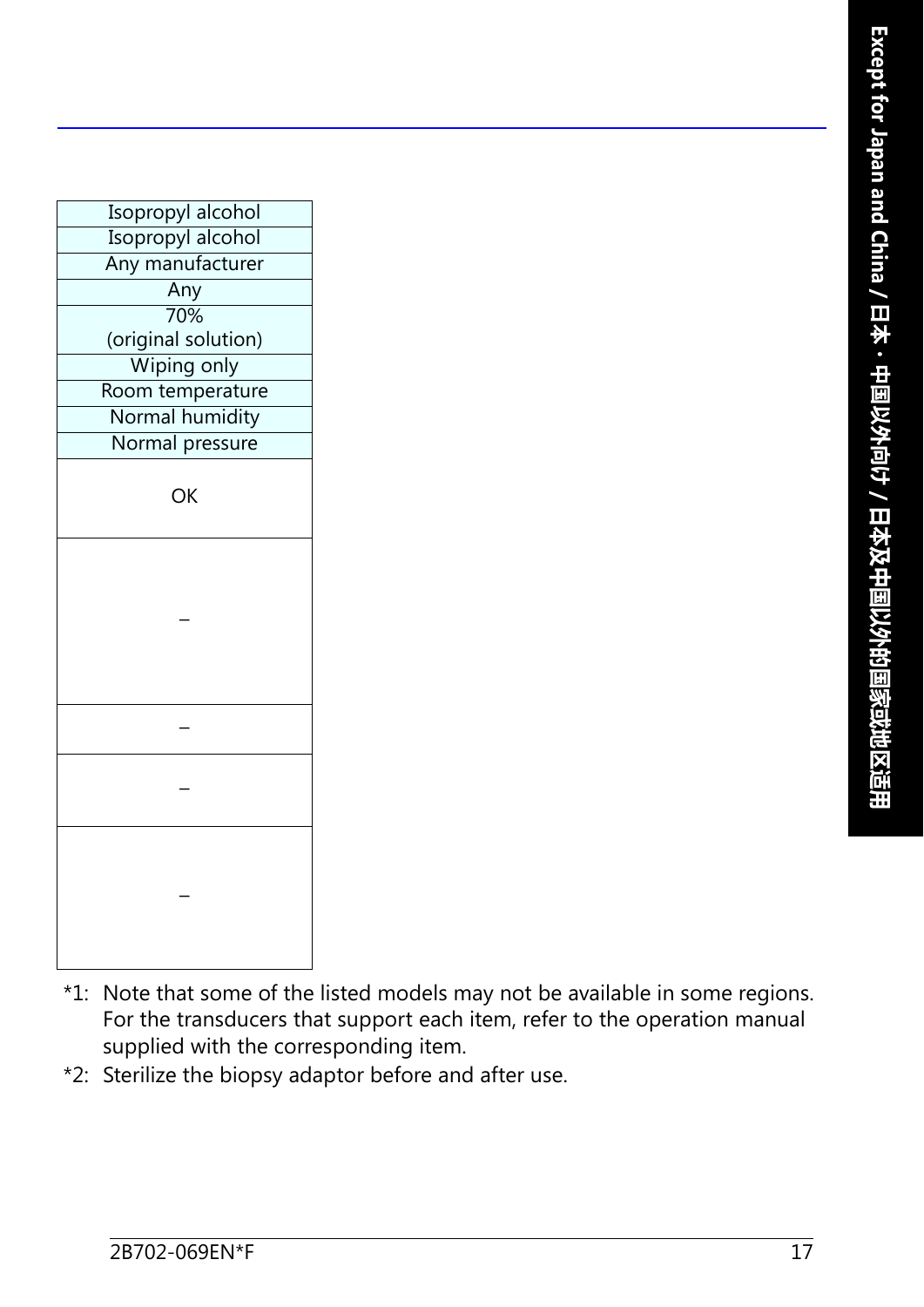#### **High-Level Disinfection -1 (Except for USA)**

\* Note that local regulations may require that the biopsy adaptor, water bag, and coupler be disinfected before sterilization.

|                                                     | Country of origin:                                                |                                                                                   |                                                                                   | Chemical name/<br>type                                                            | Hydrogen peroxide,<br>Peracetic acid                                 |                                                 | Chlorine dioxide                 |  |
|-----------------------------------------------------|-------------------------------------------------------------------|-----------------------------------------------------------------------------------|-----------------------------------------------------------------------------------|-----------------------------------------------------------------------------------|----------------------------------------------------------------------|-------------------------------------------------|----------------------------------|--|
| Any: Any country<br>FRA: France<br>DEU: Germany     |                                                                   | Trade name                                                                        | PeraSafe <sup>™*3</sup>                                                           | <b>Tristel Fuse</b><br>for<br>Instruments                                         | <b>Tristel Sporicidal</b><br>Wipes/<br><b>Tristel Rinse</b><br>Wipes |                                                 |                                  |  |
|                                                     |                                                                   | <b>GBR: United Kingdom</b>                                                        |                                                                                   | Manufacturer                                                                      | <b>DuPont</b>                                                        |                                                 | <b>Tristel Solutions Limited</b> |  |
|                                                     | <b>USA: United States</b>                                         |                                                                                   |                                                                                   | Country of origin<br>Any                                                          |                                                                      |                                                 | <b>GBR</b>                       |  |
|                                                     | JPN: Japan<br><b>AUS: Australia</b>                               |                                                                                   |                                                                                   | Concentration<br>(Dilution ratio)                                                 | 1.62%<br>(61.7)                                                      | 0.012%<br>(1 sachet in<br>5 liters<br>of water) | Working<br>solution              |  |
|                                                     |                                                                   |                                                                                   |                                                                                   | Time                                                                              | 10 min.                                                              | 5 min.                                          | Wiping only                      |  |
|                                                     |                                                                   |                                                                                   |                                                                                   | Temperature                                                                       | Room<br>temperature                                                  |                                                 | Room temperature                 |  |
|                                                     |                                                                   |                                                                                   |                                                                                   | Humidity                                                                          | Normal humidity                                                      |                                                 | Normal humidity                  |  |
|                                                     |                                                                   |                                                                                   |                                                                                   | Pressure                                                                          | Normal pressure                                                      | Normal pressure                                 |                                  |  |
| Model name <sup>*1</sup><br>Water bag/<br>UAWB-021A |                                                                   |                                                                                   |                                                                                   | <b>OK</b>                                                                         | <b>OK</b>                                                            | <b>OK</b>                                       |                                  |  |
|                                                     | coupler                                                           | UAWB-022A                                                                         |                                                                                   |                                                                                   |                                                                      |                                                 |                                  |  |
|                                                     | UAGL-001AHA<br>UAGL-002AHA<br>UAGL004A<br>UAGL-004AHA<br>UAGV020A |                                                                                   | UAGV-024A<br>UAGV-027A<br>UAGV-028A<br><b>UAGV-029A</b><br>UAGV-030A<br>UAGV-034A | <b>OK</b>                                                                         | <b>OK</b>                                                            |                                                 |                                  |  |
|                                                     | <b>Biopsy</b><br>adaptor <sup>*2</sup>                            | UAGV-023A                                                                         |                                                                                   | <b>UAGV-037A</b>                                                                  |                                                                      |                                                 |                                  |  |
|                                                     |                                                                   | <b>UAGV-035A</b><br><b>UAGV-036A</b>                                              |                                                                                   |                                                                                   | <b>OK</b>                                                            | <b>OK</b>                                       |                                  |  |
|                                                     |                                                                   | UAGL-015A                                                                         |                                                                                   | <b>UAGV-031A</b><br>UAGV-032A<br>UAGV-033A                                        | OK                                                                   |                                                 |                                  |  |
|                                                     | Magnetic<br>sensor<br>securing<br>adaptor                         | UAFS-001A<br>UAFS-003A<br><b>UAFS-005A</b><br>UAFS-007A<br>UAFS-009A<br>UAFS-011A |                                                                                   | UAFS-002A<br>UAFS-004A<br>UAFS-006A<br>UAFS-008A<br>UAFS-010A<br><b>UIFR-A500</b> | <b>OK</b>                                                            | <b>OK</b>                                       |                                  |  |

OK : Use of the chemical is permitted.  $\boxed{-}$  : Use of the chemical is not permitted.

\*1: Note that some of the listed models may not be available in some regions. For the transducers that support each item, refer to the operation manual supplied with the corresponding item.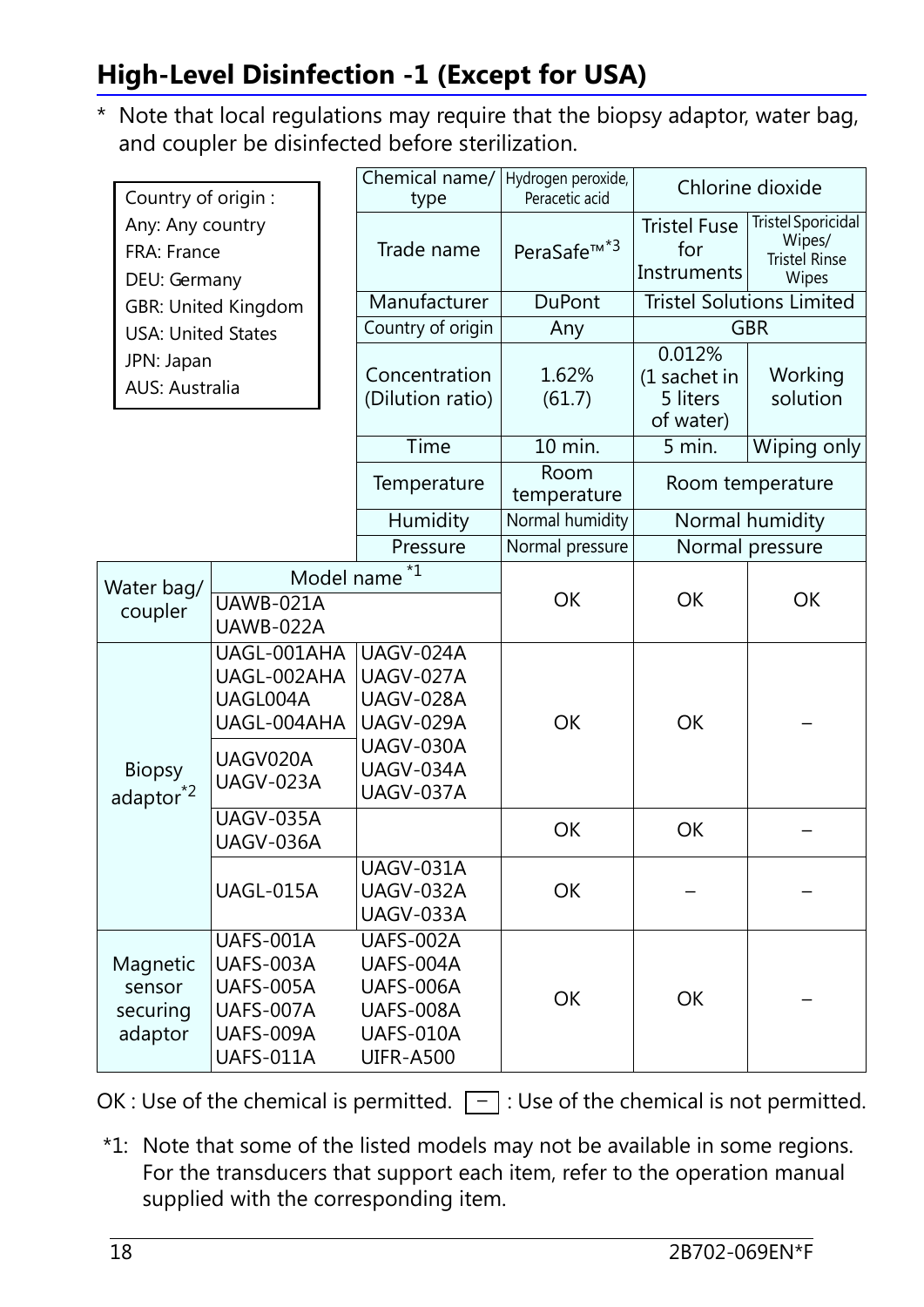| Succindialdehyde                  |                                | Peracetic acid                 | Peracetic acid, Hydrogen<br>peroxide, Acetic acid              |
|-----------------------------------|--------------------------------|--------------------------------|----------------------------------------------------------------|
| gigasept <sup>®</sup><br>FF (new) | NU-CIDEX®                      | Anioxyde 1000                  | gigasept <sup>®</sup> PAA<br>concentrate                       |
| Schülke & Mayr GmbH               | <b>J&amp;J</b>                 | Laboratories ANIOS             | Schülke & Mayr GmbH                                            |
| <b>DEU</b>                        | <b>GBR</b>                     | <b>FRA</b>                     | <b>DEU</b>                                                     |
| 5%<br>(20)                        | 0.35%<br>(working<br>solution) | 0.15%<br>(working<br>solution) | 2%<br>(a double-chambered<br>bottle into 5 liters of<br>water) |
| 15 min.                           | 5 min.                         | 30 min.                        | 5 min.                                                         |
| Room temperature                  | Room temperature               |                                | Room temperature                                               |
| Normal humidity                   |                                | Normal humidity                | Normal humidity                                                |
| Normal pressure                   |                                | Normal pressure                | Normal pressure                                                |
| OK                                | <b>OK</b>                      | <b>OK</b>                      | <b>OK</b>                                                      |
| OK                                |                                | <b>OK</b>                      | <b>OK</b>                                                      |
| OK                                |                                | OK                             | <b>OK</b>                                                      |
| OK                                |                                | OK                             | OK                                                             |
|                                   |                                |                                | OK                                                             |

- \*2: Sterilize the biopsy adaptor before and after use.
- \*3: PeraSafe™ may be classified as a sterilizing agent or as a high-level disinfectant depending on the local regulations.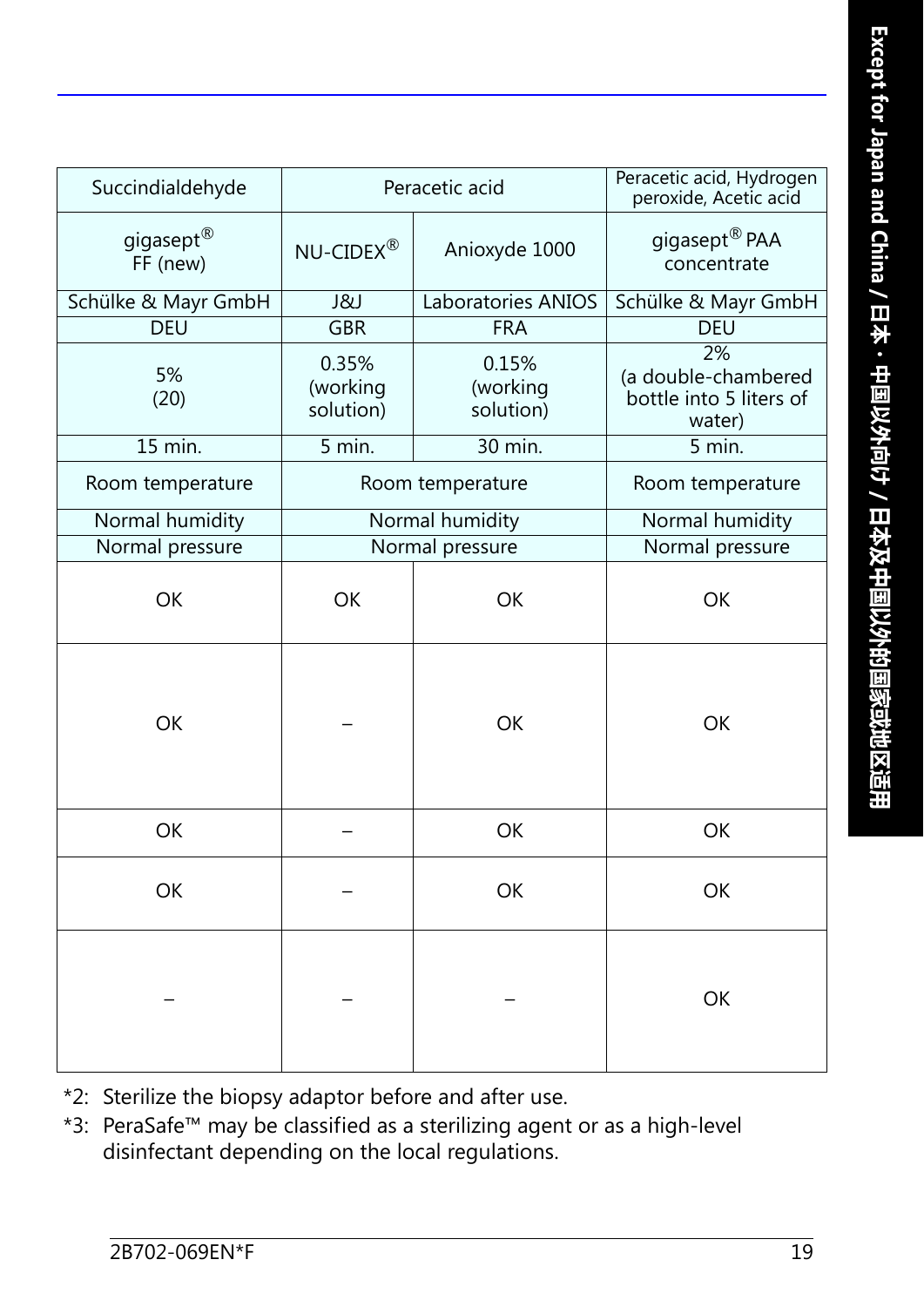#### **High-Level Disinfection -2**

\* Note that local regulations may require that the biopsy adaptor, water bag, and coupler be disinfected before sterilization.

|                                                                                                            | Country of origin :                                                               |                           | Chemical<br>name/type                                                                    | Glutaraldehyde                |                                            |
|------------------------------------------------------------------------------------------------------------|-----------------------------------------------------------------------------------|---------------------------|------------------------------------------------------------------------------------------|-------------------------------|--------------------------------------------|
| Any: Any country<br>FRA: France<br>DEU: Germany<br><b>GBR: United Kingdom</b><br><b>USA: United States</b> |                                                                                   |                           | Trade name                                                                               | $CIDEX^{\circledR}$           | CIDEX PLUS <sup>®</sup><br>28 day solution |
|                                                                                                            |                                                                                   |                           | Manufacturer                                                                             | <b>J&amp;J</b>                | <b>J&amp;J</b>                             |
| JPN: Japan                                                                                                 |                                                                                   |                           | Country of origin                                                                        | Any                           |                                            |
| <b>AUS: Australia</b>                                                                                      |                                                                                   |                           | Concentration<br>(Dilution ratio)                                                        | 2.4%<br>(working<br>solution) | 3.4%<br>(working<br>solution)              |
|                                                                                                            |                                                                                   | Time                      | 45 min.                                                                                  | 20 min.                       |                                            |
|                                                                                                            |                                                                                   | Temperature               | Room temperature                                                                         |                               |                                            |
|                                                                                                            |                                                                                   | Humidity                  | Normal humidity                                                                          |                               |                                            |
|                                                                                                            |                                                                                   | Pressure                  | Normal pressure                                                                          |                               |                                            |
| Water bag/                                                                                                 |                                                                                   | $^{\star}1$<br>Model name |                                                                                          |                               |                                            |
| coupler                                                                                                    | $UAWB-021A$<br>UAWB-022A                                                          |                           |                                                                                          | <b>OK</b>                     |                                            |
|                                                                                                            | UAGL-001AHA<br>UAGL-002AHA<br>UAGL004A<br>UAGL-004AHA                             |                           | UAGV-024A<br>UAGV-027A<br>UAGV-028A<br>UAGV-029A                                         |                               |                                            |
| <b>Biopsy</b><br>adaptor <sup>*2</sup>                                                                     | UAGV020A<br>UAGV-023A                                                             |                           | <b>UAGV-030A</b><br>UAGV-034A<br><b>UAGV-037A</b>                                        |                               |                                            |
|                                                                                                            | <b>UAGV-035A</b><br>UAGV-036A                                                     |                           |                                                                                          |                               |                                            |
|                                                                                                            | UAGL-015A                                                                         |                           | <b>UAGV-031A</b><br>UAGV-032A<br>UAGV-033A                                               |                               |                                            |
| Magnetic<br>sensor<br>securing<br>adaptor                                                                  | UAFS-001A<br>UAFS-003A<br><b>UAFS-005A</b><br>UAFS-007A<br>UAFS-009A<br>UAFS-011A |                           | UAFS-002A<br>UAFS-004A<br><b>UAFS-006A</b><br>UAFS-008A<br>UAFS-010A<br><b>UIFR-A500</b> |                               |                                            |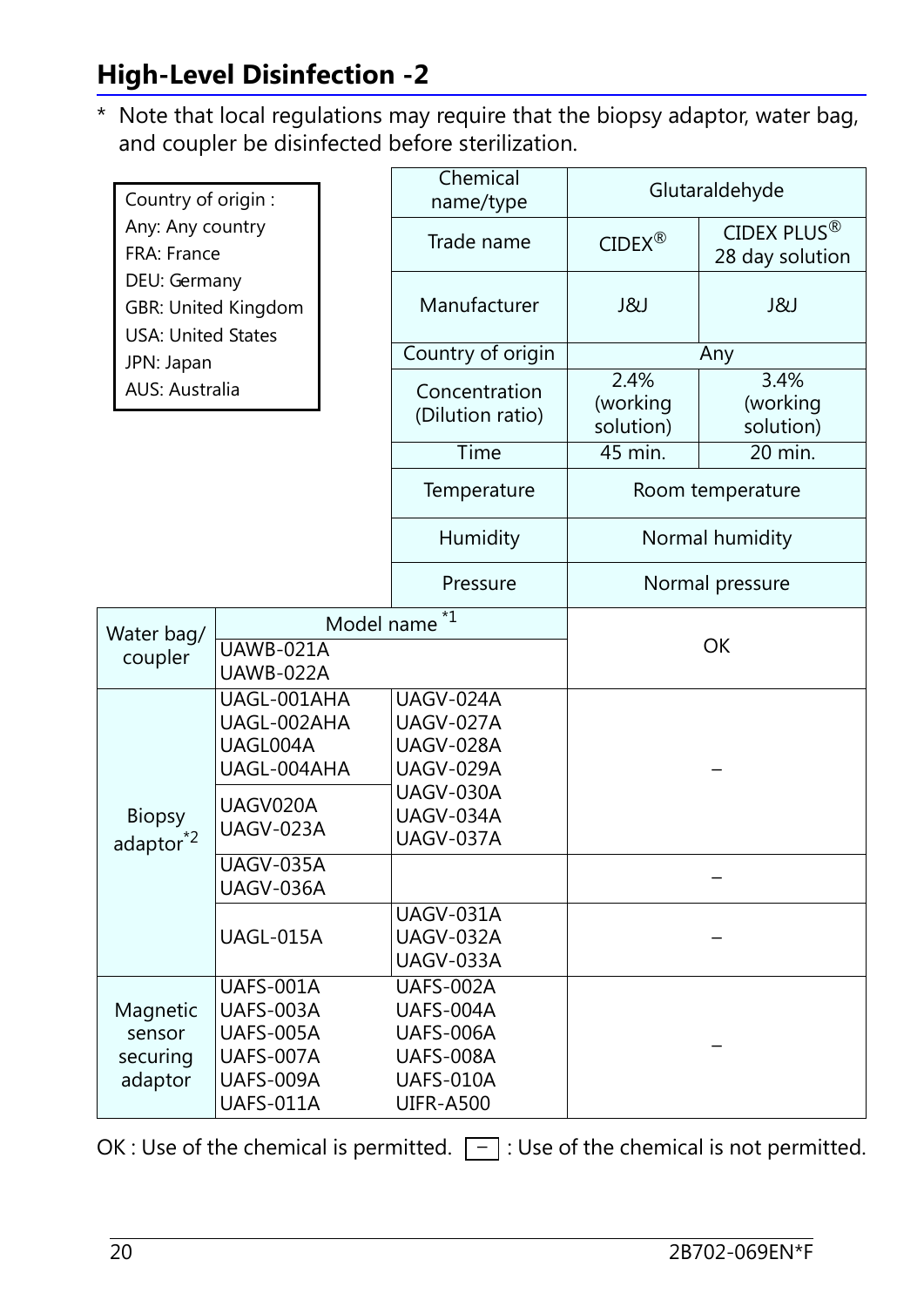|                               |                               | Glutaraldehyde                |                                    |                                | Ortho-<br>phthalaldehyde       |
|-------------------------------|-------------------------------|-------------------------------|------------------------------------|--------------------------------|--------------------------------|
| MetriCide™                    | MetriCide™<br>28              | MetriCide™<br>Plus 30         | WAVICIDE <sup>®</sup><br>$-01$     | Sporicidin <sup>®</sup>        | CIDEX <sup>®</sup> OPA         |
| Metrex Research, Inc.         |                               |                               | Medical<br>Chemical<br>Corporation | Contec Inc.                    | J&J                            |
|                               | <b>USA</b>                    |                               | <b>USA</b>                         | <b>USA</b>                     | Any                            |
| 2.6%<br>(working<br>solution) | 2.5%<br>(working<br>solution) | 3.4%<br>(working<br>solution) | 2.65%<br>(working<br>solution)     | 1.12%<br>(working<br>solution) | 0.55%<br>(working<br>solution) |
| 45 min.                       | 90 min.                       | 90 min.                       | 45 min.                            | $20$ min.                      | $12$ min.                      |
|                               | 25°C (77°F)                   |                               | Room<br>temperature                | Room<br>temperature            | Room<br>temperature            |
| Normal humidity               |                               |                               | Normal<br>humidity                 | Normal<br>humidity             | Normal humidity                |
| Normal pressure               |                               |                               | Normal<br>pressure                 | Normal<br>pressure             | Normal pressure                |
| <b>OK</b>                     |                               |                               | <b>OK</b>                          | <b>OK</b>                      | <b>OK</b>                      |
|                               |                               |                               |                                    |                                | <b>OK</b>                      |
|                               |                               |                               |                                    |                                | OK                             |
|                               |                               |                               |                                    |                                | OK                             |
|                               |                               |                               |                                    |                                | OK                             |

- \*1: Note that some of the listed models may not be available in some regions. For the transducers that support each item, refer to the operation manual supplied with the corresponding item.
- \*2: Sterilize the biopsy adaptor before and after use.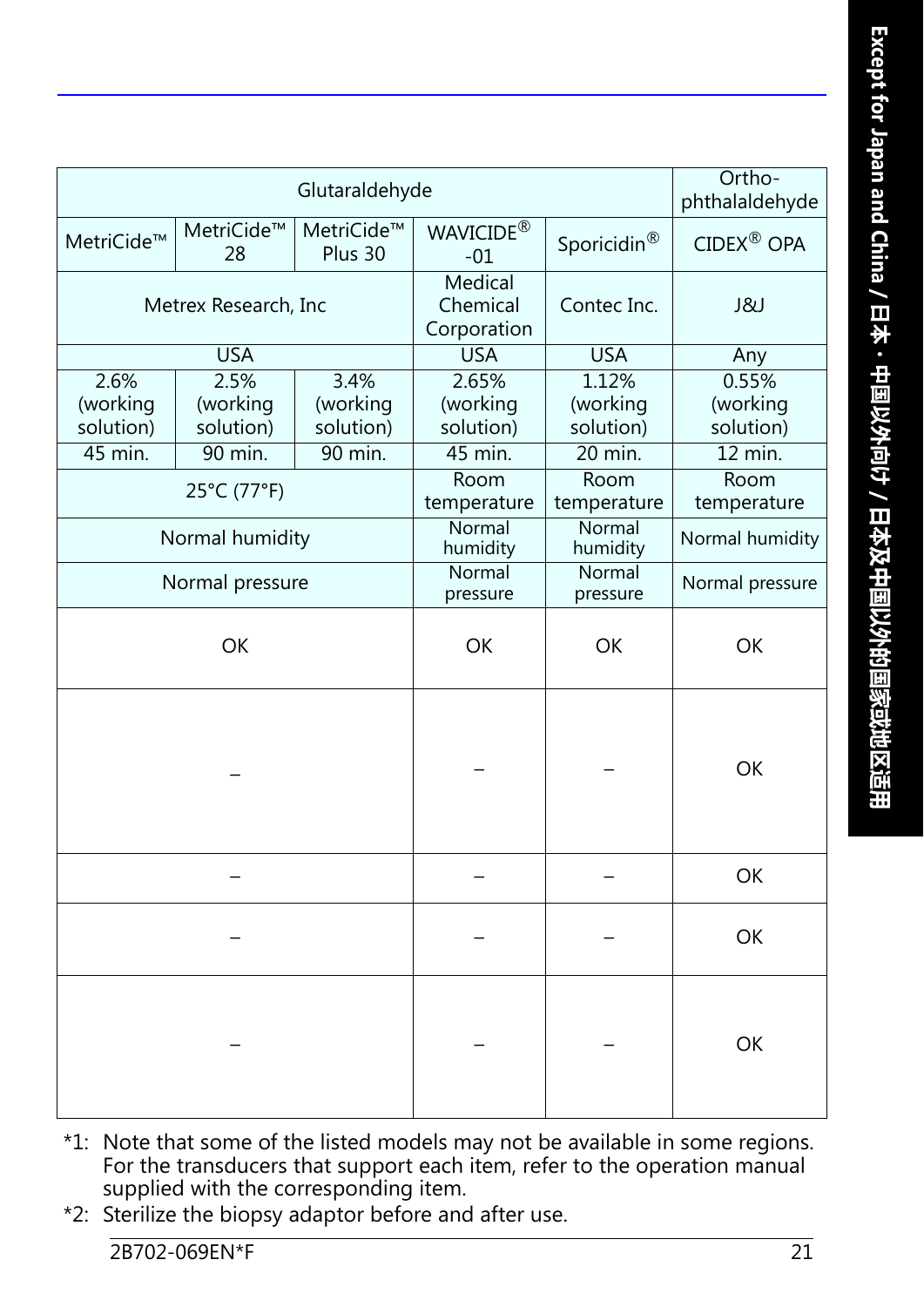#### **Sterilization**

\* Note that local regulations may require that the biopsy adaptor, water bag, and coupler be disinfected before sterilization.

|                                                     |                                                                                                                                                   |                                |                                   | Chemical name/type | Ethylene oxide gas *3                             |
|-----------------------------------------------------|---------------------------------------------------------------------------------------------------------------------------------------------------|--------------------------------|-----------------------------------|--------------------|---------------------------------------------------|
| Country of origin:                                  |                                                                                                                                                   |                                | Trade name                        | Ethylene oxide gas |                                                   |
|                                                     | Any: Any country<br>FRA: France<br>DEU: Germany<br><b>GBR: United Kingdom</b><br><b>USA: United States</b><br>JPN: Japan<br><b>AUS: Australia</b> |                                |                                   | Manufacturer       | Any manufacturer                                  |
|                                                     |                                                                                                                                                   |                                |                                   | Country of origin  | Any                                               |
|                                                     |                                                                                                                                                   |                                | Concentration<br>(Dilution ratio) |                    | 10%                                               |
|                                                     |                                                                                                                                                   |                                |                                   | Time               | Exposure time: 7 hours<br>Aeration time: 12 hours |
|                                                     |                                                                                                                                                   |                                |                                   | Temperature        | 50°C (122°F)                                      |
|                                                     |                                                                                                                                                   |                                |                                   | Humidity           | 50%                                               |
|                                                     |                                                                                                                                                   |                                |                                   | Pressure           | 980 hPa [gauge]                                   |
|                                                     |                                                                                                                                                   |                                | Model name                        | $*1$               |                                                   |
|                                                     | Water bag/<br>coupler                                                                                                                             | $\overline{\text{UAWB-021}}$ A |                                   |                    | <b>OK</b>                                         |
| UAWB-022A                                           |                                                                                                                                                   |                                |                                   |                    |                                                   |
| UAGV-023A<br>UAGL-001AHA<br>UAGL-002AHA<br>UAGL004A |                                                                                                                                                   |                                | <b>OK</b>                         |                    |                                                   |
|                                                     |                                                                                                                                                   |                                | <b>UAGV-024A</b>                  |                    |                                                   |
|                                                     |                                                                                                                                                   |                                |                                   | UAGV-027A          |                                                   |
|                                                     |                                                                                                                                                   |                                |                                   | UAGV-028A          |                                                   |
|                                                     |                                                                                                                                                   | UAGL-004AHA                    |                                   | UAGV-029A          | <b>OK</b>                                         |
|                                                     | <b>Biopsy</b>                                                                                                                                     |                                |                                   | UAGV-030A          |                                                   |
| adaptor <sup>*2</sup>                               |                                                                                                                                                   | UAGV020A                       |                                   | UAGV-034A          |                                                   |
|                                                     |                                                                                                                                                   |                                |                                   | UAGV-037A          |                                                   |
|                                                     |                                                                                                                                                   | UAGV-035A<br>UAGV-036A         |                                   |                    |                                                   |
|                                                     |                                                                                                                                                   |                                |                                   | UAGV-031A          |                                                   |
|                                                     |                                                                                                                                                   | UAGL-015A                      |                                   | <b>UAGV-032A</b>   | <b>OK</b>                                         |
|                                                     |                                                                                                                                                   |                                |                                   | UAGV-033A          |                                                   |
| Magnetic                                            |                                                                                                                                                   | <b>UAFS-001A</b>               |                                   | UAFS-002A          |                                                   |
|                                                     |                                                                                                                                                   | UAFS-003A                      |                                   | UAFS-004A          |                                                   |
|                                                     | <b>UAFS-005A</b><br>sensor                                                                                                                        |                                |                                   | <b>UAFS-006A</b>   |                                                   |
|                                                     | securing                                                                                                                                          | UAFS-007A                      |                                   | <b>UAFS-008A</b>   |                                                   |
| adaptor                                             |                                                                                                                                                   | UAFS-009A                      |                                   | UAFS-010A          |                                                   |
|                                                     |                                                                                                                                                   | UAFS-011A                      |                                   | <b>UIFR-A500</b>   |                                                   |

- \*1: Note that some of the listed models may not be available in some regions. For the transducers that support each item, refer to the operation manual supplied with the corresponding item.
- \*2: Sterilize the biopsy adaptor before and after use.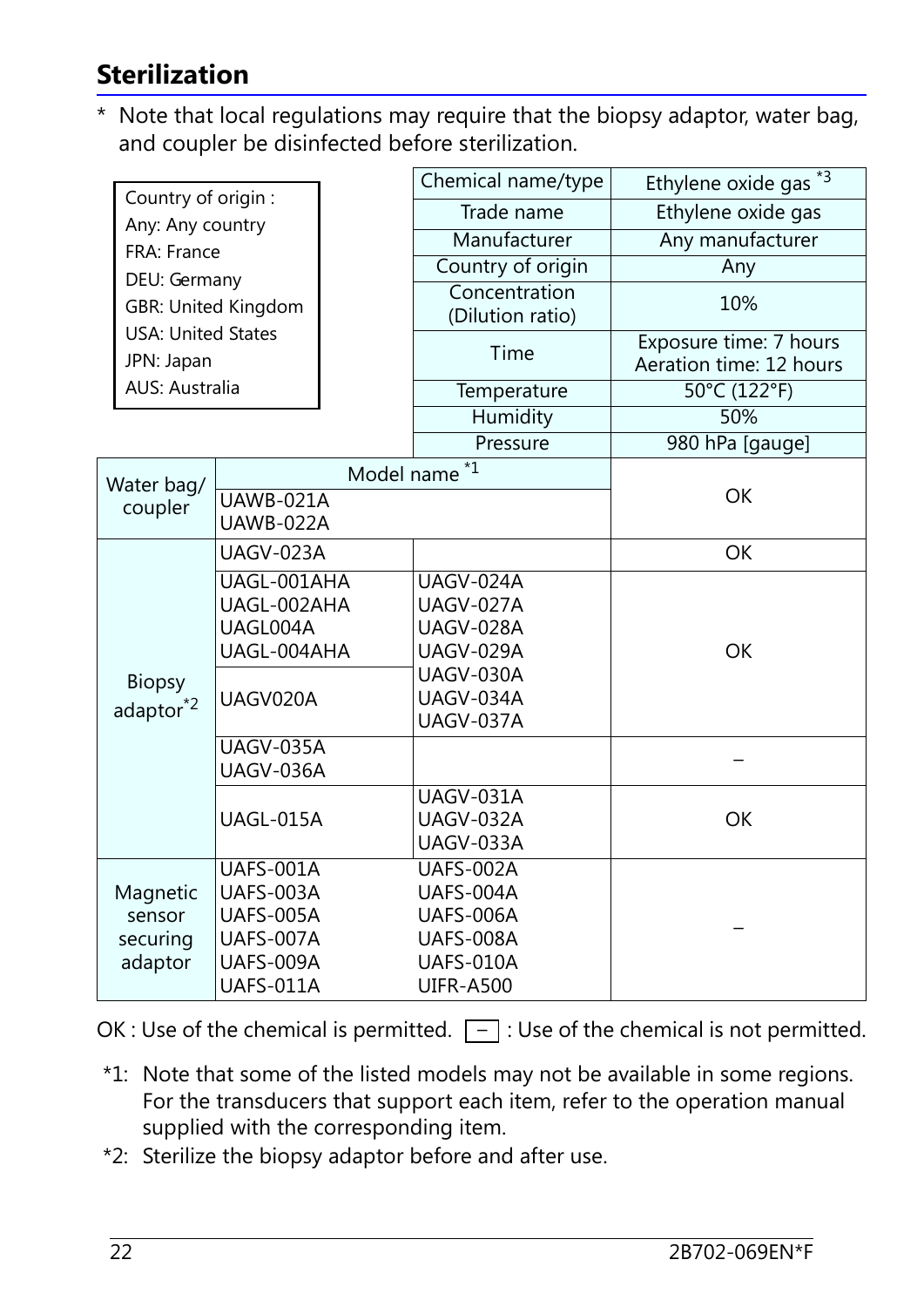| Steam                             | $*4$<br>Hydrogen peroxide plasma                                                                |  |
|-----------------------------------|-------------------------------------------------------------------------------------------------|--|
| High-pressure steam sterilization | STERRAD <sup>®</sup> 50/100S/200/NX                                                             |  |
|                                   | <b>J&amp;J</b>                                                                                  |  |
| Any                               | Any                                                                                             |  |
|                                   | Use STERRAD system cassettes specifically<br>designed for the sterilizer.                       |  |
| 18 min.                           | Select [SHORT Cycle] for STERRAD 100S/200 <sup>*5</sup><br>and [STANDARD Cycle] for STERRAD NX. |  |
| 134°C (273.2°F)                   | There are no sterilization related parameters                                                   |  |
|                                   | (temperature, humidity, pressure, or time) to be                                                |  |
|                                   | set by the operator.                                                                            |  |
|                                   |                                                                                                 |  |
| OK                                | OK $\overline{6}$                                                                               |  |
| <b>OK</b>                         | OK                                                                                              |  |
| <b>OK</b>                         | OK                                                                                              |  |
| <b>OK</b>                         | OK                                                                                              |  |
|                                   | OK                                                                                              |  |

- \*3: After sterilization, thoroughly degas the sterilized item to remove all gas residues.
- \*4: The screw on the biopsy adaptor may become tight after sterilization. This does not indicate that the biopsy adaptor has been damaged.
- \*5: For STERRAD 100S/200 for the USA, no Cycle option is provided.
- \*6: Use a "booster" for the lumen of the biopsy adaptor for STERRAD 50/100S/200.